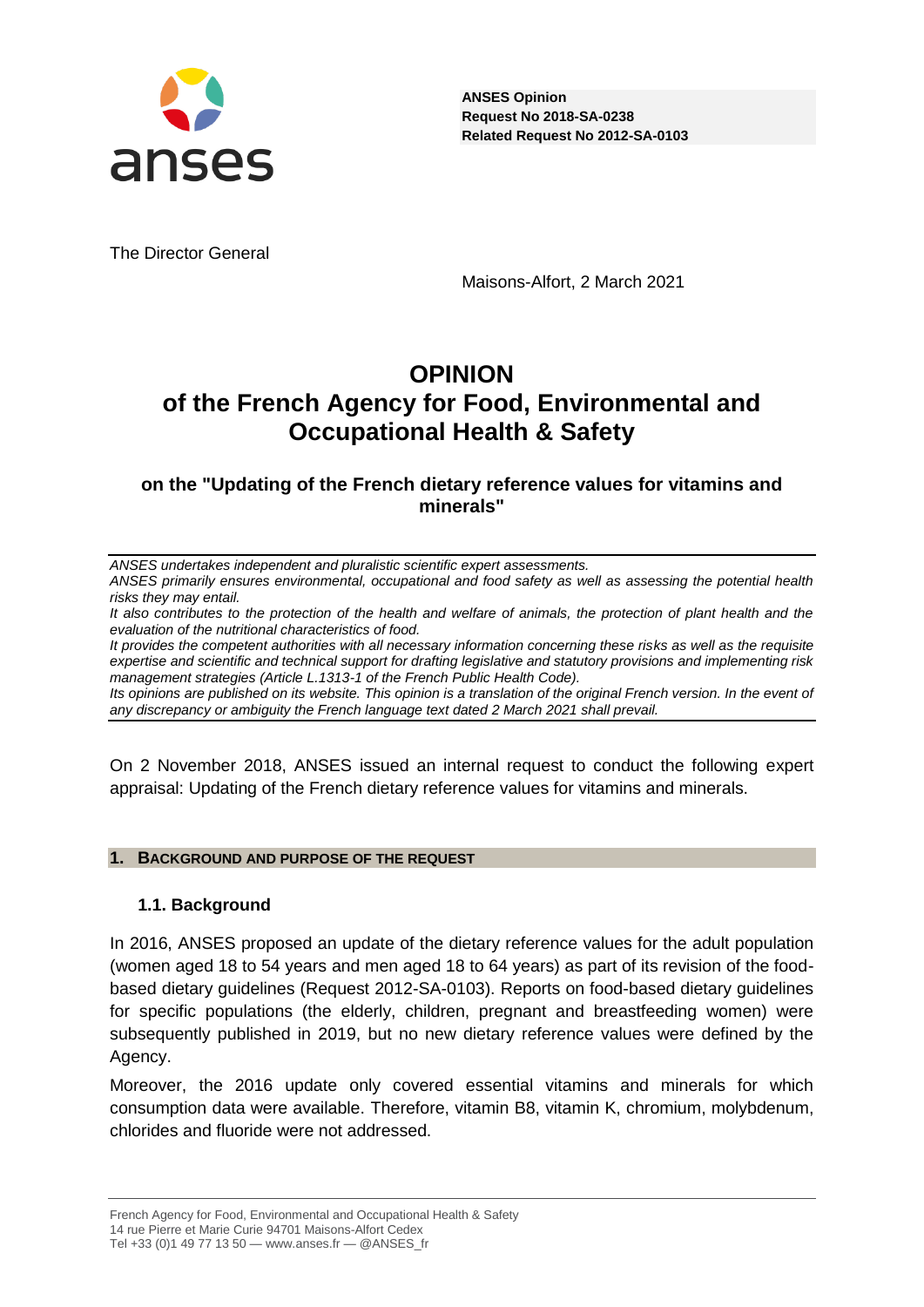### **1.2. Purpose of the request**

The goal of this current work was therefore to:

- reassess all the dietary reference values for vitamins and minerals for specific populations (infants, children, adolescents, pregnant and lactating women, and the elderly).
- complete the update of dietary reference values for vitamins and minerals for the adult population, taking new data into account where appropriate.

In terms of methodology, the work consisted in carrying out a critical analysis of the dietary reference values defined for vitamins and minerals in order to meet the population's requirements. This involved listing the reference values defined by other authorities, in particular EFSA (which has been conducting a full reassessment of dietary reference values since 2010), and then identifying for each nutrient the most appropriate dietary reference value for the target population. For dietary reference values based on food consumption, the assessment took into account the observed intakes for the population living in France. For the risk associated with high nutrient intakes, the Tolerable Upper Intake Level determined by EFSA has been provided for information.

### **2. ORGANISATION OF THE EXPERT APPRAISAL**

### **2.1. Expert appraisal procedure**

The expert appraisal was carried out in accordance with French standard NF X 50-110 "Quality in Expert Appraisals – General Requirements of Competence for Expert Appraisals (May 2003)".

The collective expert appraisal was carried out by the Expert Committee (CES) on "Human Nutrition". Its work began with the definition of the working method at the meeting of 8 November 2018, and continued from December 2018 to October 2020 with regular discussions on the dietary reference values for each vitamin or mineral. Lastly, the entire document was adopted by the CES at its meeting of 19 November 2020.

The response to the formal request was coordinated by the Nutritional Risk Assessment Unit (UERN). Nutrient intakes were estimated by the Methodology and Studies Unit based on the INCA3 study.

ANSES analyses interests declared by experts before they are appointed and throughout their work in order to prevent risks of conflicts of interest in relation to the points addressed in expert appraisals.

The experts' declarations of interests are made public via the ANSES website [\(www.anses.fr\)](http://www.anses.fr/).

### *2.2. Method of defining dietary reference values for vitamins and minerals*

### **2.2.1.Terminology**

The definitions of the terms used in nutrition vary according to the authors and over time (see [Table 1\)](#page-4-0). As part of this work, the following definitions were adopted by the CES. Concerning the "nutritional requirement", the definition is, in principle, very broad: it is the minimum quantity of a nutrient to be consumed by an individual to promote their health. This definition is in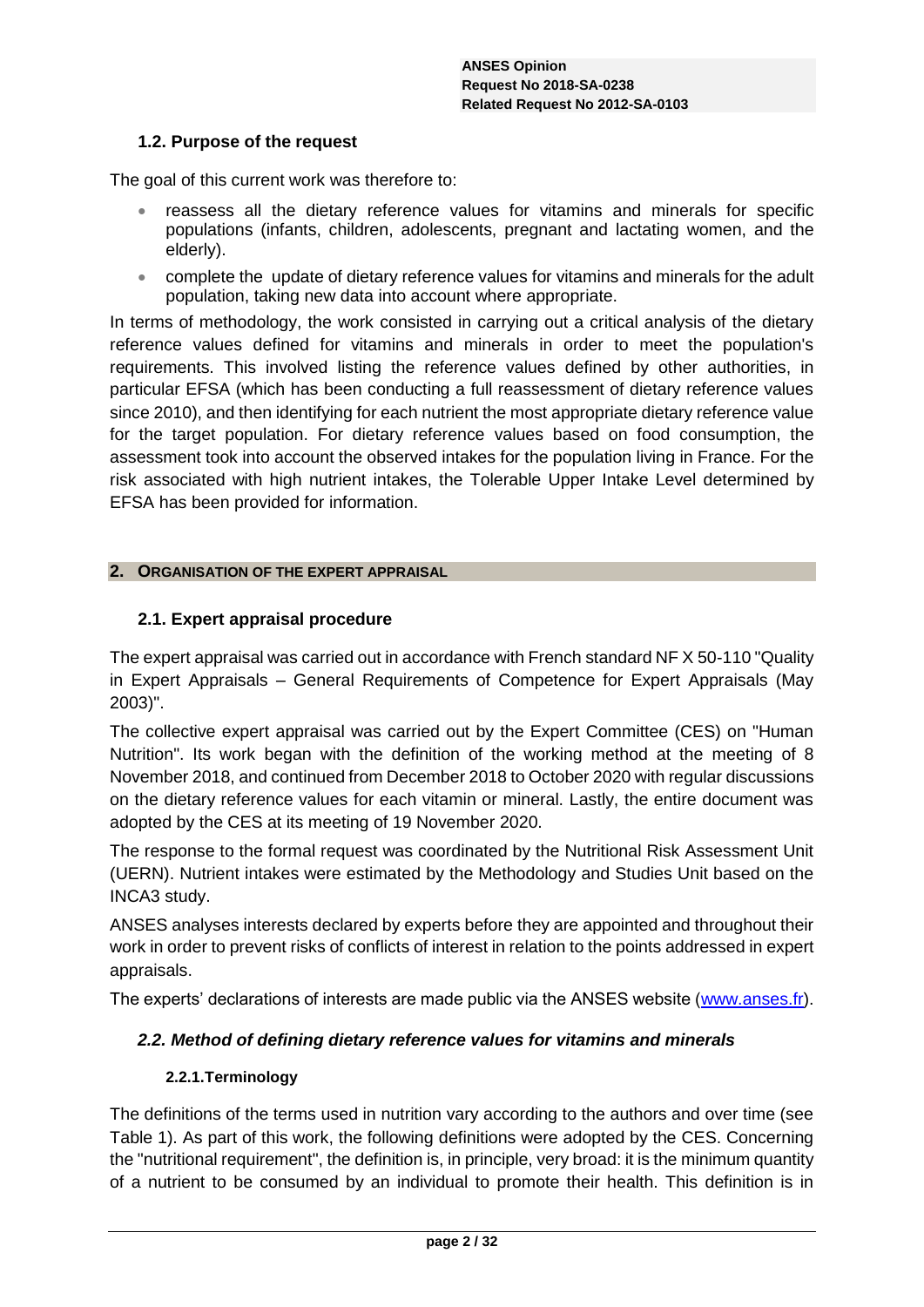keeping with those of the FAO (2005) and AFSSA (2001), but its simple formulation and the reference to the broad term "health" enable all of the roles to be incorporated with a view to optimal nutrition. This covers the classical roles attributed to nutrients, relating to their essential nature and metabolic use, but also their physiological consequences, or their possible implication in long-term pathophysiological phenomena. This definition is consistent with other broad definitions that have been proposed, including by the WHO (2004), which defined the nutritional requirement (for a micronutrient) as "an intake level which meets a specified criteria for adequacy, thereby minimizing risk of nutrient deficit or excess". The nutritional requirement is not the same as the net requirement, which is defined as the amount of nutrient used in the tissues, after intestinal absorption. The net requirement is divided by the absorption rate of the nutrient to define the nutritional requirement (AFSSA 2001).

Practical assessment also depends on the method used, with two distinct approaches: the experimental approach, which involves assigning different intake levels to individuals in order to study the impact on the criteria of adequacy, and the observational (also referred to as "epidemiological") approach, which consists in observing the relationships between intake and satisfaction of the criterion in a real situation.

Thus, the terms relating to dietary reference values, i.e. the **average requirement (AR), the population reference intake (PRI) and the adequate intake (AI)** have essentially been defined by the approaches implemented to assess them. The **reference intake range (RI)** and the **upper intake level (UL)** are also used. For these terms, the following definitions and approaches were chosen:

# *Average Requirement (AR)*

The AR is the average requirement within the population, as estimated from individual intake data in relation to a criterion of nutritional adequacy in experimental studies.

These data are often obtained from a small number of individuals. Experimental studies are conducted for different intake levels. The criteria used often relate to nutrient balance<sup>1</sup>, metabolic renewal, change in the state of reserves, or markers of functions associated with the nutrient in depletion-repletion studies. In certain physiological situations (growth, pregnancy), the requirement can be calculated by the factor method<sup>2</sup> on the basis of the criteria previously described and taking into account additional components related to these situations.

# *Population Reference Intake (PRI)*

The PRI is the intake that theoretically meets the requirement of almost the entire population under consideration (97.5% in most cases), as estimated from experimental data.

The PRI is calculated from an estimate of the parameters of distribution of the requirement. Most often, the requirement in the population is assumed to follow a normal distribution. The PRI is estimated from the AR, to which are added two standard deviations, in order to determine the intake that meets the requirements of 97.5% of the population. As the standard deviation is most often estimated at 15% of the AR, the PRI therefore equates to 1.3 times the AR.

<sup>-</sup><sup>1</sup> The nutrient balance method is based on measuring losses at different nutrient intake levels. The criterion for establishing the requirement is the minimum intake that equalises the balance.

 $2$  The factor method assesses separately the body's various nutrient loss items that are factors in the net requirement, and takes into account the average absorption rate of the nutrient in the food. Depending on the situation, the net maintenance, growth, gestation or breastfeeding requirements can therefore be estimated.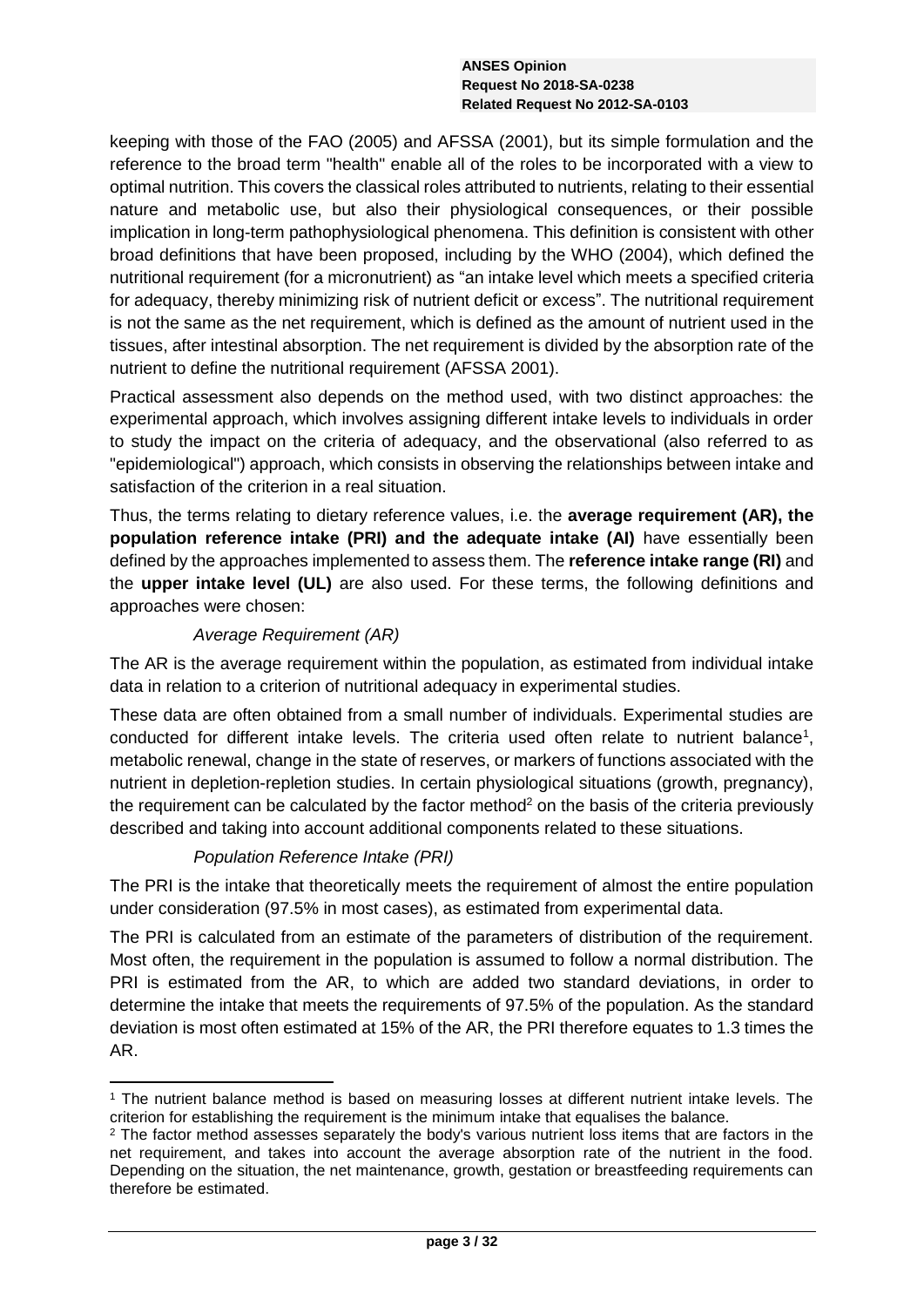There is a general consensus on this definition. It corresponds to that of the French term *apport nutritionnel conseillé* (ANC), which is no longer used today and which was also used by extension for different types of dietary reference values. In the interests of precision, the term ANC has been abandoned in favour of three types of dietary reference values: the PRI, the adequate intake (AI) and the reference intake range (RI).

# *Adequate Intake (AI)*

The AI is defined as the average intake of a population or sub-group whose nutritional status is assumed to be adequate.

The AI is the dietary reference value selected when:

- $\bullet$  the AR and therefore the PRI cannot be estimated due to insufficient data; in this case the AI corresponds to EFSA's definition of "adequate intake" (EFSA 2010b);
- the value of the PRI can be estimated but is not considered adequate in view of longterm observations of the population establishing that this PRI cannot meet health criteria that would be more appropriate than those used to estimate the AR. In this case – unlike EFSA's AI – the French AI is not solely intended as a substitute for the PRI in cases where there are insufficient data to calculate it. This extension is also due to the fact that there are more and more data available on the relationships between intake and modulation of disease risk in the long term.

The data used to estimate nutritional status are often obtained by observational studies but sometimes come from experimental studies. The criteria may often be metabolic (e.g. the normal or desirable concentration of nutrients or indicator metabolites), sometimes clinical (e.g. growth rate) or more rarely physiological, and may directly or indirectly take into account the risk of disease in the long term.

*Reference Intake range (RI)*

The RI is defined as a range of intakes considered adequate for maintaining the population in good health.

# *Tolerable Upper Intake Level (UL)*

The UL is defined as the chronic maximum daily intake of a vitamin or a mineral considered unlikely to present a risk of adverse health effects for the entire population. Here, the CES members defined the UL as a value derived either from toxicity studies, such as the tolerable upper intake level (UL) defined by EFSA or the Health and Medicine Division (HMD), or from epidemiological data on prevention of the risk of chronic non-communicable diseases, such as the chronic disease reduction risk (CDRR) proposed by the HMD (2019).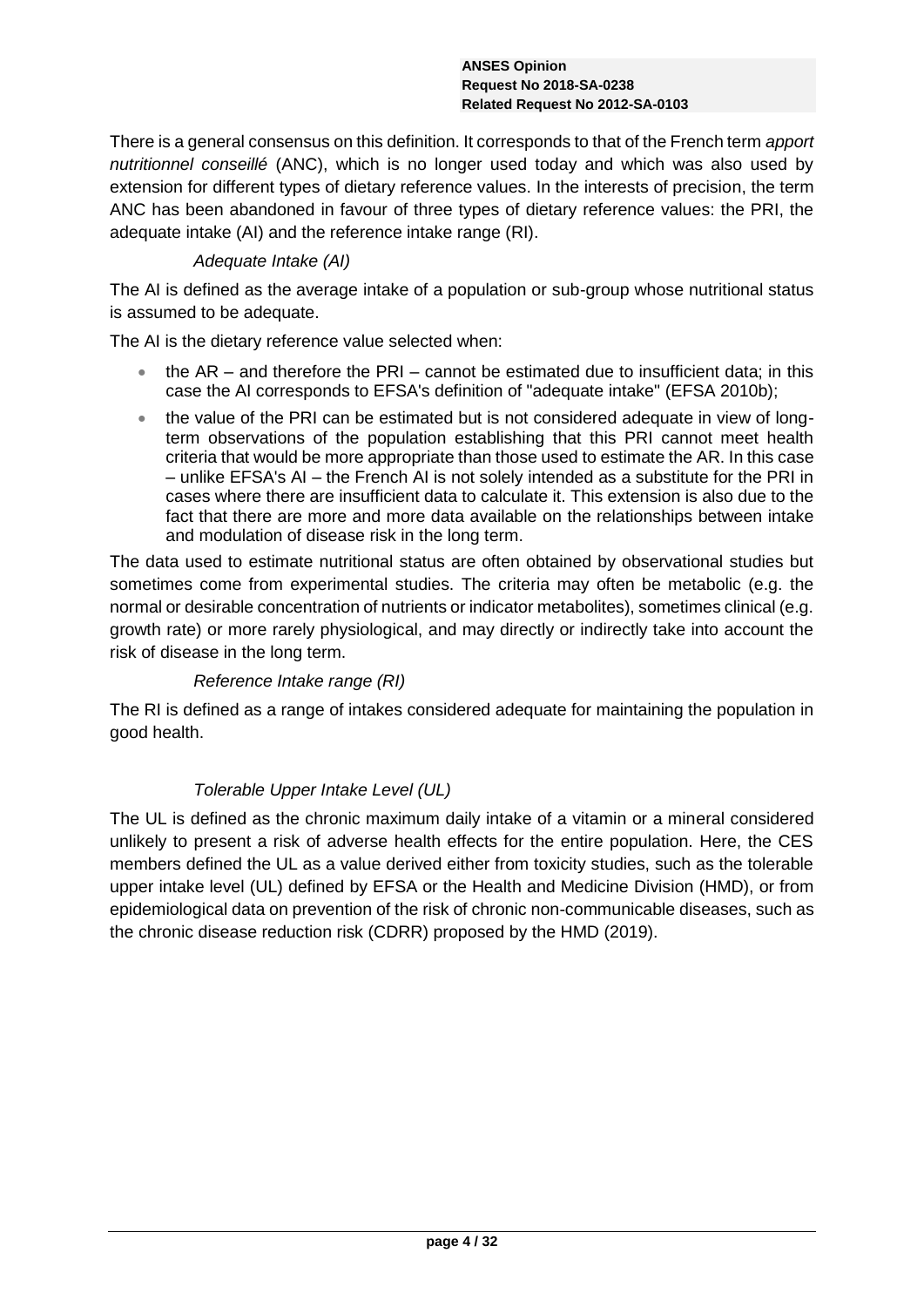|                                            |                                                                                                                            |                                                                                  |                                    | <b>Dietary reference values</b>                                             |                                                                               |                                                                                          |
|--------------------------------------------|----------------------------------------------------------------------------------------------------------------------------|----------------------------------------------------------------------------------|------------------------------------|-----------------------------------------------------------------------------|-------------------------------------------------------------------------------|------------------------------------------------------------------------------------------|
| <b>France</b><br>(ANSES, 2016)             | <b>Référence</b><br>nutritionnelle<br>pour la<br>population<br>$(RNP)$ –<br><b>Population</b><br>reference<br>intake (PRI) | <b>Besoin</b><br>nutritionnel<br>moyen (BNM)<br>- Average<br>requirement<br>(AR) |                                    | <b>Apport</b><br>satisfaisant<br>$(AS)$ –<br><b>Adequate</b><br>intake (Al) | Intervalle de<br>référence (IR) –<br><b>Reference</b><br>intake range<br>(RI) | Limite<br>supérieure<br>de sécurité<br>$(LSS)$ –<br><b>Upper</b><br>intake level<br>(UL) |
| France<br>(2001)                           | Apport<br>nutritionnel<br>conseillé<br>(ANC)                                                                               | Besoin<br>nutritionnel<br>$moyen$ (BNM) $-$<br>Average<br>requirement<br>(AR)    |                                    | Apport<br>nutritionnel<br>conseillé (ANC)                                   | Apport<br>nutritionnel<br>conseillé (ANC)                                     | Limite de<br>sécurité -<br>Upper<br>Intake Level                                         |
| Europe<br>(EFSA 2010a)                     | Population<br>Reference<br>Intake (PRI)                                                                                    | Average<br>Requirement<br>(AR)                                                   | Lower<br>Threshold<br>Intake (LTI) | Adequate<br>Intake (AI)                                                     | Reference<br>Intake Range<br>(RI)                                             | Tolerable<br>Upper<br>Intake Level<br>(UL)                                               |
| <b>United States</b><br>(IOM 2000)         | Recommended<br>Dietary<br>Allowance<br>(RDA)                                                                               | Estimated<br>Average<br>Requirement<br>(EAR)                                     |                                    | Adequate<br>Intake (AI)                                                     | Acceptable<br>Macronutrient<br><b>Distribution</b><br>Ranges (AMDR)           | Tolerable<br>Upper<br>Intake Level<br>(UL)                                               |
| D-A-CH region                              | Recommended<br>intake                                                                                                      | Average<br>requirement                                                           |                                    | Estimated<br>intake                                                         |                                                                               | Tolerable<br>maximum<br>total intake                                                     |
| Nordic<br>countries<br>(NCM 2004)          | Recommended<br>Intakes (RI)                                                                                                | Average<br>Requirement<br>(AR)                                                   | Lower Limit<br>of Intake (LI)      |                                                                             |                                                                               | Upper<br>Intake Level<br>(UL)                                                            |
| <b>WHO</b><br>(WHO/FAO<br>2003)            | Recommended<br><b>Nutrient Intake</b><br>(RNI)                                                                             | Estimated<br>Average<br>Requirement<br>(EAR)                                     |                                    | Recommended<br>Safe Intake                                                  |                                                                               | Upper<br>Tolerable<br><b>Nutrient</b><br><b>Intake Level</b><br>(UL)                     |
| Australia / New<br>Zealand<br>(NHMRC 2006) | Recommended<br>Dietary Intake<br>(RDI)                                                                                     | Estimated<br>Average<br>Requirement<br>(EAR)                                     |                                    | Adequate<br>Intake (AI)                                                     |                                                                               | Upper<br>Intake Level<br>(UL)                                                            |

# <span id="page-4-0"></span>**Table 1. Terminology of dietary reference values according to the different countries**

Since the same term, ANC, was used in AFSSA's 2001 report to refer to values obtained by different methods, in this report the choice was made to adopt the term consistent with the method (for example, an ANC established as a PRI will be referred to as a PRI).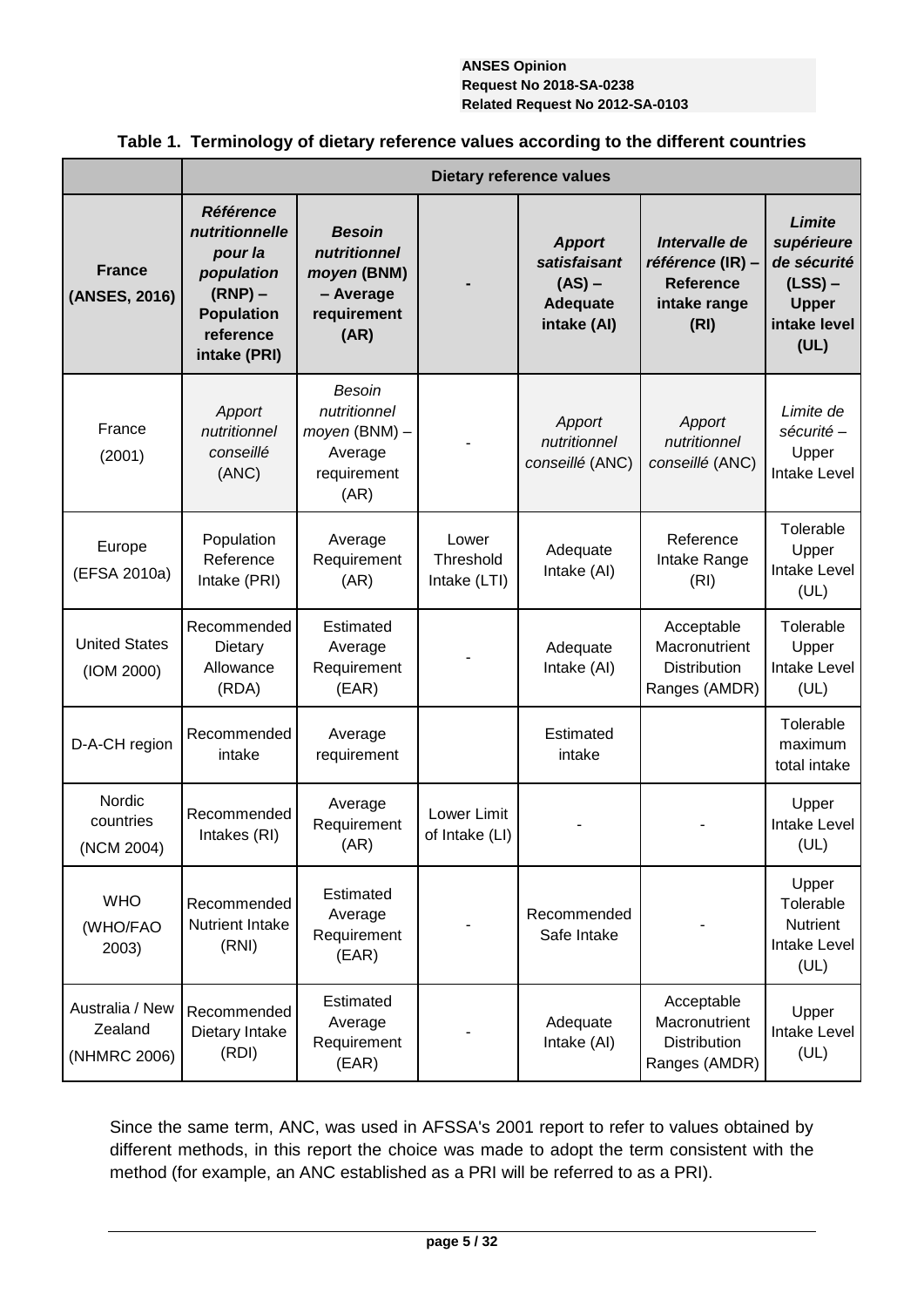### **2.2.2. Approach**

<span id="page-5-0"></span>In order to maintain methodological continuity with our earlier work on adult men and women, a method similar to the one used in 2016 was adopted by the CES on "Human Nutrition" to set the new dietary reference values for infants, children, adolescents, pregnant women, lactating women and the elderly (ANSES 2016).

It was decided to systematically compare, for each specific population, the dietary reference values for vitamins and minerals proposed in international reports and opinions published by the following organisations:

- SCF (Scientific Committee on Food, 1993);
- EFSA (European Food Safety Authority, from 2013 to 2019);
- AFSSA (French Food Safety Agency, 2001);
- WHO (World Health Organisation, 2004 and 2014);
- IOM (Institute of Medicine, now known as the Health and Medicine Division (HMD), series of opinions between 1997 and 2011);
- HMD (Health and Medicine Division of The National Academies of Sciences, Engineering and Medicine (NASEM), 2019);
- NHMRC-MoH (Australian National Health and Medical Research Council New Zealand Ministry of Health, 2006 and 2017).
- NCM (Nordic Council of Ministers, Nordic Nutrition Recommendations, 2014);
- D-A-CH (Germany Austria Switzerland, from 2015 to 2019);
- DGE (*Deutsche Gesellschaft für Ernährung* German Nutrition Society, 2012 to 2017).

These reports were chosen because they were issued by international (WHO, SCF, EFSA, NCM, D-A-CH, NHMRC) or national (IOM, HMD, DGE) agencies addressing (at least in part) populations following a Western-type diet.

However, ANSES decided to give priority consideration to the reference values proposed by EFSA (which has been conducting a full reassessment of dietary reference values since 2010), adapting them if necessary and, on the basis of explicit considerations, to the specific conditions of the French population.

- Cases where EFSA's approach was adopted:
	- **Proposal for an AR and a PRI:** the value, after analysis of the approach followed by EFSA and comparison with the French situation, was endorsed by the CES.
	- **Proposal for an AI**:
		- $\circ$  on the basis of data on markers or epidemiological studies: the value, after analysis of the approach followed by EFSA and comparison with the French situation, was selected;
		- $\circ$  on the basis of an average consumption observed at European level. In this case, the principle and the approach followed were taken into account by the CES but a value derived from the average consumption in France (excluding consumption of food supplements) for each population was selected and presented to the CES for validation;
- Cases where EFSA's approach was not adopted: here, the CES set out its comments and objections raised by the analysis of EFSA's opinions. The choice of dietary reference value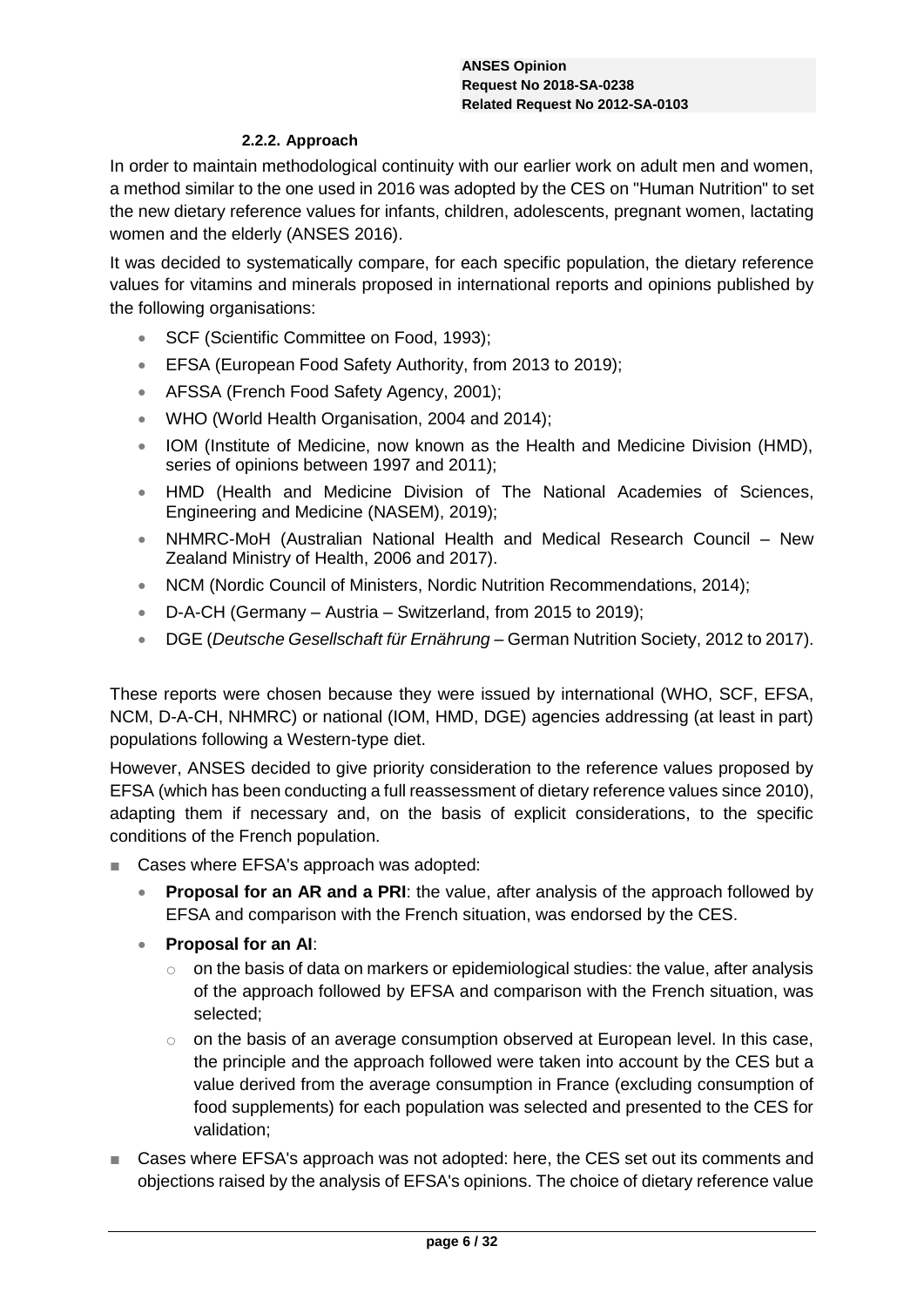was made according to the various reports and opinions mentioned above, on a case-bycase basis. In the case of infants under the age of 6 months, EFSA did not establish dietary reference values (EFSA 2013b) but considered that the average intake from human milk was adequate for the majority of infants in this group. The CES considered that this average intake could be used to establish the AI for infants under the age of 6 months.

Regarding the dietary reference values relating to excess intakes, the tolerable upper intake levels set at European level by the SCF and then by EFSA were the only ones considered, except in the case of sodium.

Among the vitamins and minerals studied for this opinion, manganese was the only one for which both dietary reference values (EFSA 2013a) and an oral toxicity reference value<sup>3</sup> were available. EFSA is currently working to harmonise the upper intake levels set for nutrients that can be used as additives (the health-based guidance values)<sup>4</sup>. This work seems necessary in order to be able to define dietary reference values. In the meantime, manganese has not been addressed in this opinion.

# **2.2.3. Methods**

# **Populations**

-

In this report, the entire healthy population was considered, apart from populations with regular high-intensity physical activity.

The organisations setting dietary reference values do not all express the age groups in the same way, particularly for infants and the elderly. In the final expression of the dietary reference values selected by the members of the CES, the population was divided into the following age groups, expressed in completed months or years. For example, for children aged from 1 to 3 years, this age group is expressed by a range excluding the 4-year mark (i.e. up to the day before the fourth birthday) in the following form: [1-4[. Where necessary, gender distinctions have been made:

- Infants: under the age of 6 months ( $[0-6]$ ) and aged 6 months and over ( $[6-12]$ );
- Children: from 1 to 3 years ( $[1-4]$ ) and from 4 to 10 years ( $[4-11]$ );
- Adolescent boys and girls: from 11 to 14 years ([11-15]) and from 15 to 17 years ([15-18[);
- Men and women, including pregnant and lactating women: from 18 to 64 years ([18- 65[);
- Elderly people aged 65 and over (≥ 65 years).

The age groups reported in the organisations' summary tables have been adapted in order to be expressed in this way.

For infants, the proposed dietary reference values are for full-term infants of normal weight.

For pregnant or lactating women, the dietary reference values may sometimes be adapted according to the trimester of pregnancy or the age of the mother (adult or adolescent woman).

<sup>3</sup> [https://www.anses.fr/en/content/list-anses-toxicity-reference-values-trvs,](https://www.anses.fr/en/content/list-toxicity-reference-values-trvs-established-anses) consulted on 3 November 2020

<sup>4</sup> [https://www.efsa.europa.eu/sites/default/files/consultation/consultation/Draft-statement-on-HBGV](https://www.efsa.europa.eu/sites/default/files/consultation/consultation/Draft-statement-on-HBGV-for-PC.pdf)[for-PC.pdf,](https://www.efsa.europa.eu/sites/default/files/consultation/consultation/Draft-statement-on-HBGV-for-PC.pdf) consulted on 3 November 2020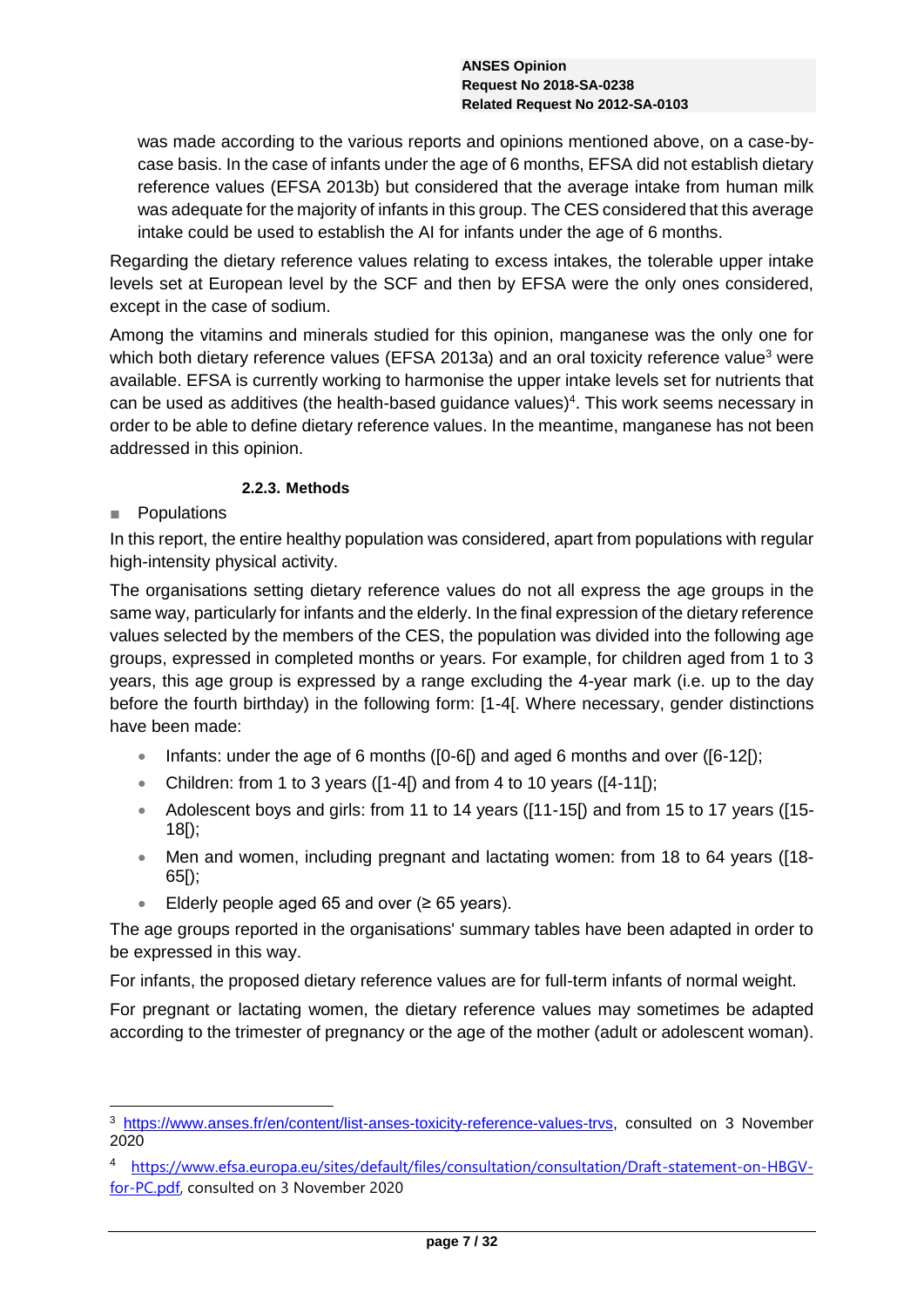For the elderly, the data proved insufficient to give specific values, and therefore the adult value applies by default.

Depending on the specificity of the vitamin or mineral in question, the age group may be adjusted to better reflect the physiological reality, as with calcium for example. For this mineral, the adult group was split into two sub-groups: from 18 to 24 years ([18-25[) and over 24 years ([25-65[).

■ Determination of the dietary reference value for infants under the age of 6 months

The CES on "Human Nutrition" chose to define the AI for most vitamins and minerals as the average nutrient intake of healthy, full-term, exclusively human milk-fed infants, following the example of the IOM (IOM 2001).

# ■ Method of extrapolating ARs and PRIs

For most vitamins and minerals, the studies used to estimate ARs, and therefore PRIs, were conducted in adult subjects. Thus, the dietary reference values for children (apart from those based on observed intakes) were, depending on the agency, defined by extrapolation from the value defined for the adult population, or by interpolation between the value defined for the adult population and the one defined for infants under the age of 6 months.

**Extrapolation** 

-

This can be done by either isometric or allometric adjustment. Isometric adjustment assumes that the requirement for a given nutrient is proportional to the individual's weight, in contrast to allometric adjustment, which assumes that the requirement for that nutrient is proportional to the individual's metabolic weight, i.e. their weight raised to the power of 0.75 (EFSA 2010b; Kleiber 1947). Allometric adjustment is based on the fact that a body's basal metabolism is an exponential function of body weight $5,6$  (EFSA 2010b).

Thus, to define the AR of children based on that of adults:

- an isometric adjustment is made from the equation (EFSA 2010b):
- $AR<sub>Child</sub> = AR<sub>Adult</sub> x [ Body weight<sub>Child</sub> / Body weight<sub>Adult</sub>].$ 
	- an allometric adjustment is made from the equation (EFSA 2010b):
- $AR<sub>Child</sub> = AR<sub>Adult</sub> x [ Body weight<sub>Child</sub> / Body weight<sub>Adult</sub> ]<sup>0.75</sup>$

Moreover, when extrapolating from adult to child dietary reference values, corrections are sometimes made to account for the additional requirements specifically related to growth, i.e. the quantity of nutrients deposited in newly-formed tissues. One way to do this is to include an age-specific growth coefficient in the equations. For example, in the case of an allometric adjustment with a growth factor taken into account (as in the case of folates, by EFSA (EFSA 2014b)), the AR of children is determined according to the equation (EFSA 2010b):

AR<sub>Child</sub> = AR<sub>Adult</sub> x [ Body weight<sub>Child</sub> / Body weight<sub>Adult</sub> ]  $^{0.75}$  x (1 + growth coefficient).

<sup>5</sup> Kleiber (1947) showed that the logarithm of basal metabolism of ten mammalian species was linearly related to the logarithm of body weight with a slope of 0.75. Hence the term metabolic body weight for body weight to the power of 0.75. He also predicted that nutrient requirements should be proportional to metabolic body weight.

<sup>&</sup>lt;sup>6</sup> Body weight refers here to body mass, to follow common usage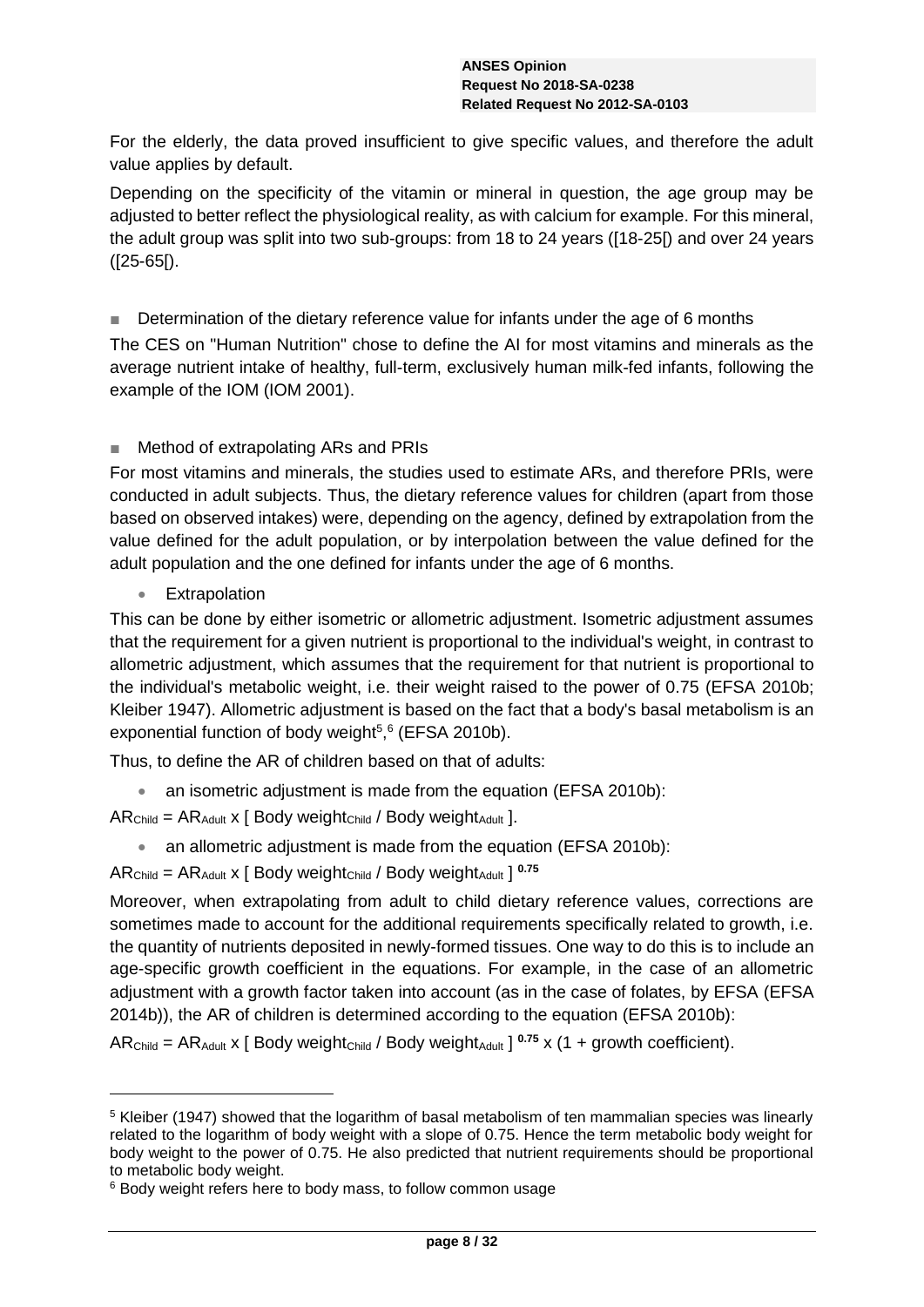The growth coefficients may differ between agencies. Those defined by the FAO and WHO and used by the IOM (IOM 1998) are based on the increased protein requirement for growth (FAO/WHO/UNA 1985). EFSA has defined growth coefficients based on the proportionality between the protein requirement for growth and that for maintenance (EFSA 2012).

• Interpolation

This is done from the two population age groups on either side of the study group. This method assumes that the requirement for a nutrient increases linearly with age between these two populations (EFSA 2010b).

■ Determination of AIs from estimated intakes of the population living in France

As mentioned above [\(2.2.2\)](#page-5-0), in cases where an AI was based on an average consumption observed at European level, the CES members decided to set a value derived from the average consumption among people living in France. These means were derived from the INCA3 Individual and National Study on Food Consumption, including under-reporting individuals, as recommended by EFSA (EFSA 2014a). The INCA3 Study was conducted between February 2014 and September 2015 among 5855 individuals in metropolitan France, broken down into 2698 children aged from birth to 17 years, and 3157 adults aged from 18 to 79 years. It is representative of all individuals living in metropolitan France.

When statistically different intakes ( $p < 0.05$ ) were observed between adolescent boys and girls aged from 15 to 17 years, different AIs were set.

# **3. ANALYSIS AND CONCLUSIONS OF THE CES**

# **3.1. Summary tables of the dietary reference values**

Applying the approach and methods described above, the CES on "Human Nutrition" defined French dietary reference values in order to meet the vitamin and mineral requirements of infants, children, adolescents, men and women, pregnant or lactating women and the elderly. The considerations that led to the dietary reference values are described, for each vitamin and mineral, in the report "Updating of the French dietary reference values for vitamins and minerals" (ANSES 2021).

For the risk associated with high nutrient intakes, the UL determined by EFSA has been provided for information.

The tables summarising the selected dietary reference values for vitamins [\(Table 2\)](#page-9-0) and minerals [\(Table 3\)](#page-12-0) for all the populations considered are presented below.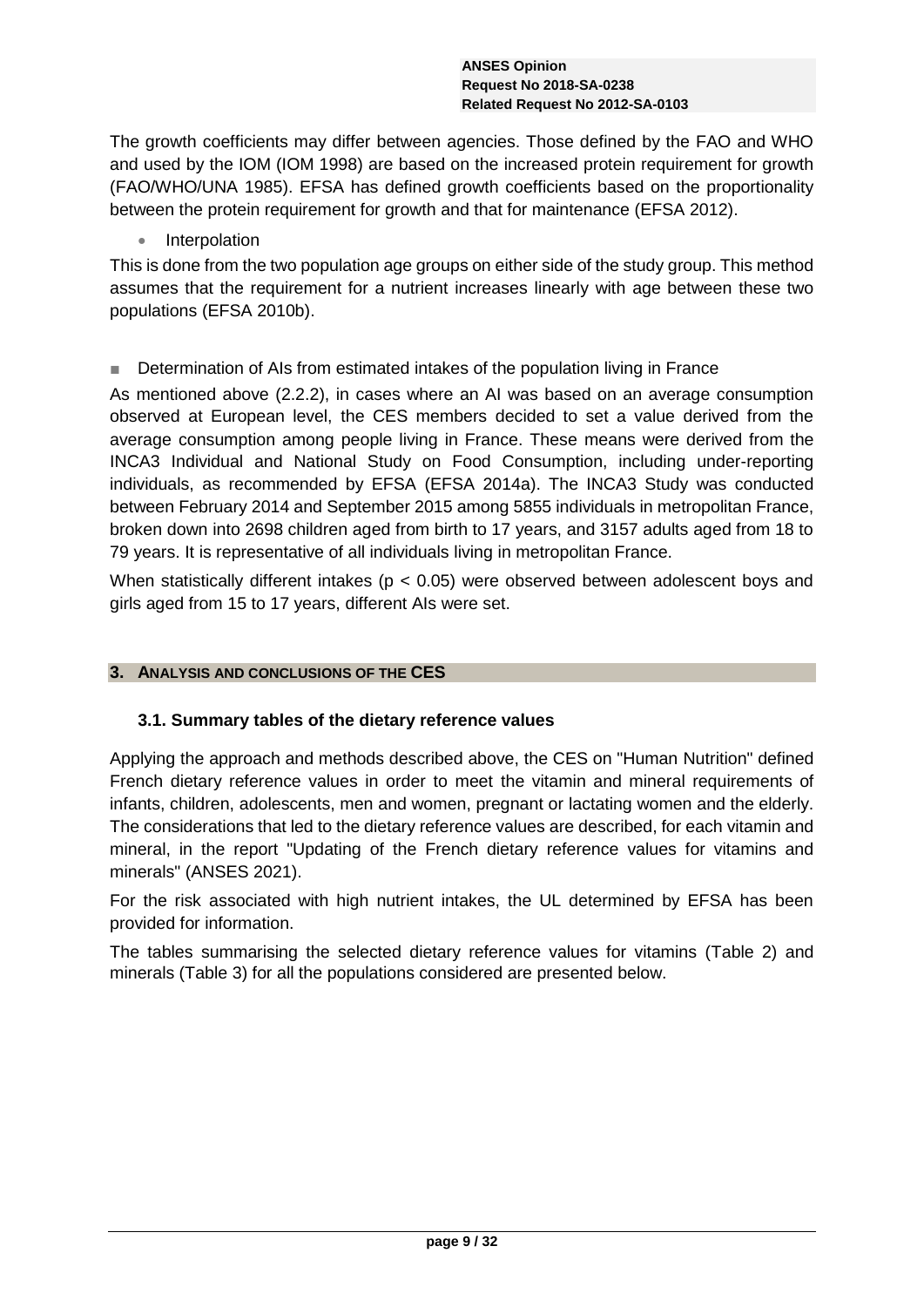# **Table 2. Selected dietary reference values for vitamins**

|                                              | Vitamin A<br>$(\mu g \text{ RE}/d)$ |            | Vitamin B1 (mg/MJ<br>of energy<br>consumed) <sup>a</sup> |           | Vitamin B2<br>(mg/d) |           | Vitamin B3 (mg<br>NE/MJ of energy<br>consumed) <sup>b</sup> |           | Vitamin B3 (mg/d) |                                |                           |
|----------------------------------------------|-------------------------------------|------------|----------------------------------------------------------|-----------|----------------------|-----------|-------------------------------------------------------------|-----------|-------------------|--------------------------------|---------------------------|
| <b>Population groups</b>                     | <b>AR</b>                           | <b>PRI</b> | <b>UL</b>                                                | <b>AR</b> | <b>PRI</b>           | <b>AR</b> | <b>PRI</b>                                                  | <b>AR</b> | <b>PRI</b>        | <b>UL</b><br>Nicotinic<br>acid | <b>UL</b><br>Nicotinamide |
| Infants under the age of 6<br>months         |                                     | 350*       |                                                          |           | $0.2$ mg/d*          |           | $0.3^*$                                                     |           | $2^*$             |                                |                           |
| Infants aged 6 months and over               | 190                                 | 250        |                                                          | 0.072     | 0.1                  |           | $0.4*$                                                      | 1.3       | 1.6               |                                |                           |
| Children aged from 1 to 3 years              | 205                                 | 250        | 800                                                      | 0.072     | 0.1                  | 0.5       | 0.6                                                         | 1.3       | 1.6               | 2                              | 150                       |
| Children aged from 4 to 6 years              | 245                                 | 300        | 1100                                                     | 0.072     | 0.1                  | 0.6       | 0.7                                                         | 1.3       | 1.6               | 3                              | 220                       |
| Children aged from 7 to 10<br>years          | 320                                 | 400        | 1500                                                     | 0.072     | 0.1                  | 0.8       | 1.0                                                         | 1.3       | 1.6               | 4                              | 350                       |
| Adolescents aged from 11 to 14<br>years      | 480                                 | 600        | 2000                                                     | 0.072     | 0.1                  | 1.1       | 1.4                                                         | 1.3       | 1.6               | 6                              | 500                       |
| Adolescent boys aged from 15<br>to 17 years  | 580                                 | 750        | 2600                                                     | 0.072     | 0.1                  | 1.4       | 1.6                                                         | 1.3       | 1.6               | 8                              | 700                       |
| Adolescent girls aged from 15 to<br>17 years | 490                                 | 650        | 2600                                                     | 0.072     | 0.1                  | 1.4       | 1.6                                                         | 1.3       | 1.6               | 8                              | 700                       |
| Men aged 18 years and over                   | 580                                 | 750        | 3000                                                     | 0.072     | 0.1                  | 1.3       | 1.6                                                         | 1.3       | 1.6               | 10                             | 900                       |
| Women aged 18 years and over                 | 490                                 | 650        | 3000                                                     | 0.072     | 0.1                  | 1.3       | 1.6                                                         | 1.3       | 1.6               | 10                             | 900                       |
| Pregnant women                               | 540                                 | 700        | 3000                                                     | 0.072     | 0.1                  | 1.5       | 1.9                                                         | 1.3       | 1.6               |                                |                           |
| Lactating women                              | 1020                                | 1300       | 3000                                                     | 0.072     | 0.1                  | 1.7       | 2.0                                                         | 1.3       | 1.6               |                                |                           |

<span id="page-9-0"></span>\* Adequate intake

<sup>a</sup> The PRIs expressed in mg/d are presented in Annexes 1 to 4 for infants, children, adults, and pregnant and breastfeeding women respectively.

<sup>b</sup> The PRIs expressed in mg/d are presented in Annexes 5 to 8 for infants, children, adults, and pregnant and breastfeeding women respectively.

NE: niacin equivalent; RE: retinol equivalent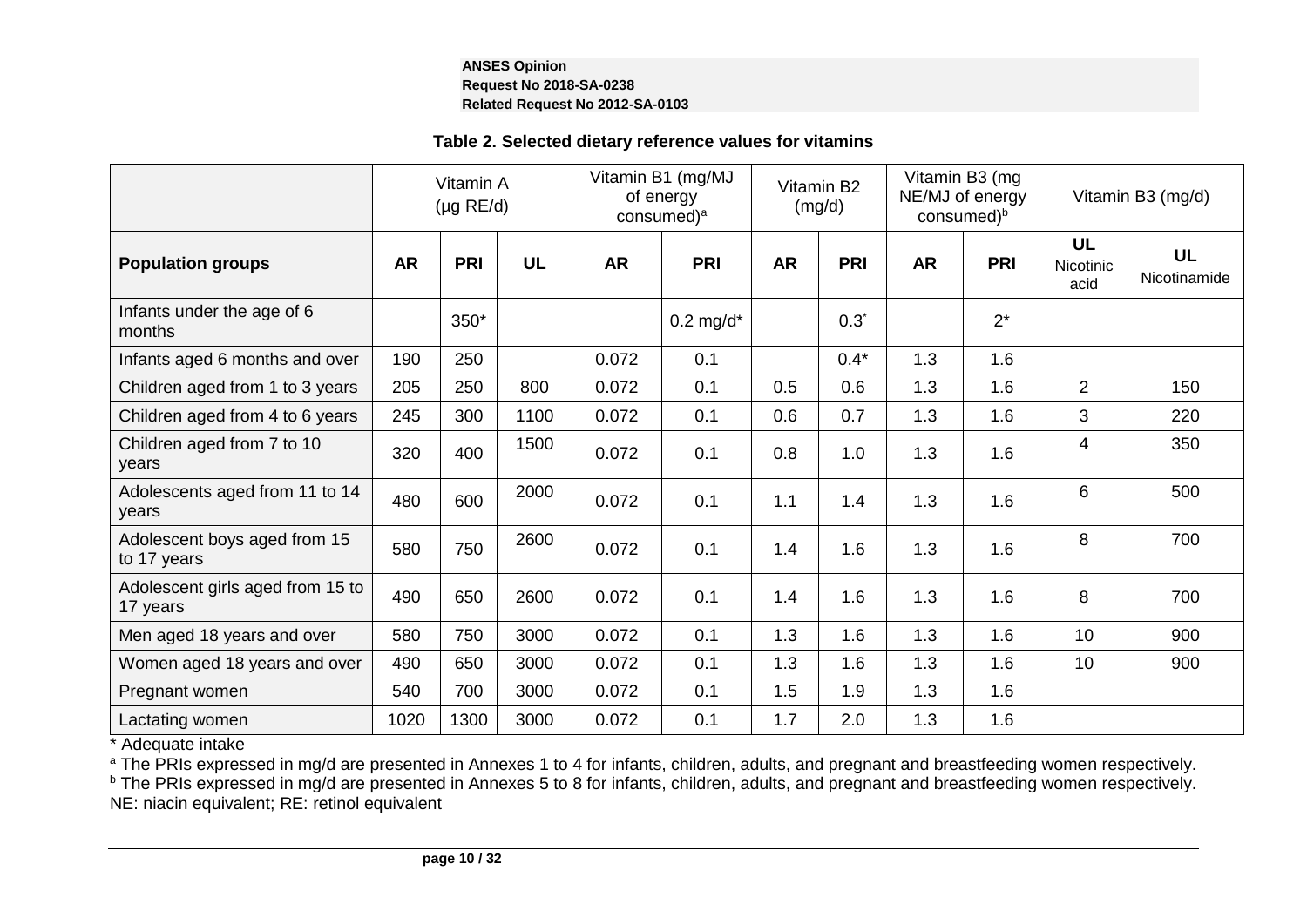# **Table 2. Selected dietary reference values for vitamins (cont.)**

|                                              | Vitamin<br>$B5$ (mg/d) |           | Vitamin B6 (mg/d) |                | Vitamin B8<br>$(\mu g/d)$ | Vitamin B9<br>$(\mu g/d$ DFE) |                   | Folic acid<br>$(\mu g/d)$ | Vitamin B12<br>$(\mu g/d)$ | Vitamin C<br>(mg/d) |            |
|----------------------------------------------|------------------------|-----------|-------------------|----------------|---------------------------|-------------------------------|-------------------|---------------------------|----------------------------|---------------------|------------|
| <b>Population groups</b>                     | AI                     | <b>AR</b> | <b>PRI</b>        | <b>UL</b>      | <b>AI</b>                 | <b>AR</b>                     | <b>PRI</b>        | <b>UL</b>                 | AI                         | <b>AR</b>           | <b>PRI</b> |
| Infants under the age of 6<br>months         | $\overline{2}$         |           | $0.1*$            |                | 4                         |                               | $65*$             |                           | 0.4                        |                     | $20*$      |
| Infants aged 6 months and over               | 3                      |           | $0.3*$            |                | 6                         |                               | $80*$             |                           | 1.5                        |                     | $20*$      |
| Children aged from 1 to 3 years              | 4                      | 0.5       | 0.6               | 5              | 20                        | 90                            | 120               | 200                       | 1.5                        | 15                  | 20         |
| Children aged from 4 to 6 years              | 4.5                    | 0.6       | 0.7               | $\overline{7}$ | 25                        | 110                           | 140               | 300                       | 1.5                        | 25                  | 30         |
| Children aged from 7 to 10<br>years          | 5                      | 0.9       | 1.0               | 10             | 25                        | 160                           | 200               | 400                       | 1.5                        | 40                  | 45         |
| Adolescents aged from 11 to 14<br>vears      | 6                      | 1.2       | 1.4               | 15             | 35                        | 210                           | 270               | 600                       | 2.5                        | 60                  | 70         |
| Adolescent boys aged from 15<br>to 17 years  | 6                      | 1.5       | 1.7               | 20             | 35                        | 250                           | 330               | 800                       | 2.5                        | 85                  | 100        |
| Adolescent girls aged from 15 to<br>17 years | 5                      | 1.3       | 1.6               | 20             | 35                        | 250                           | 330               | 800                       | 2.5                        | 85                  | 100        |
| Men aged 18 years and over                   | 6                      | 1.5       | 1.7               | 25             | 40                        | 250                           | 330               | 1000                      | 4                          | 90                  | 110        |
| Women aged 18 years and over                 | 5                      | 1.3       | 1.6               | 25             | 40                        | 250                           | 330               | 1000                      | 4                          | 90                  | 110        |
| Pregnant women                               | 5                      | 1.5       | 1.8               | 25             | 40                        |                               | $600^{\text{ta}}$ | 1000                      | 4.5                        | 100                 | 120        |
| Lactating women                              | $\overline{7}$         | 1.4       | 1.7               | 25             | 45                        | 380                           | 500               | 1000                      | 5                          | 140                 | 170        |

\* Adequate intake

a Applies to women who could become pregnant and pregnant women. Value may be overestimated for the 2<sup>nd</sup> and 3<sup>rd</sup> trimesters

DFE: dietary folate equivalent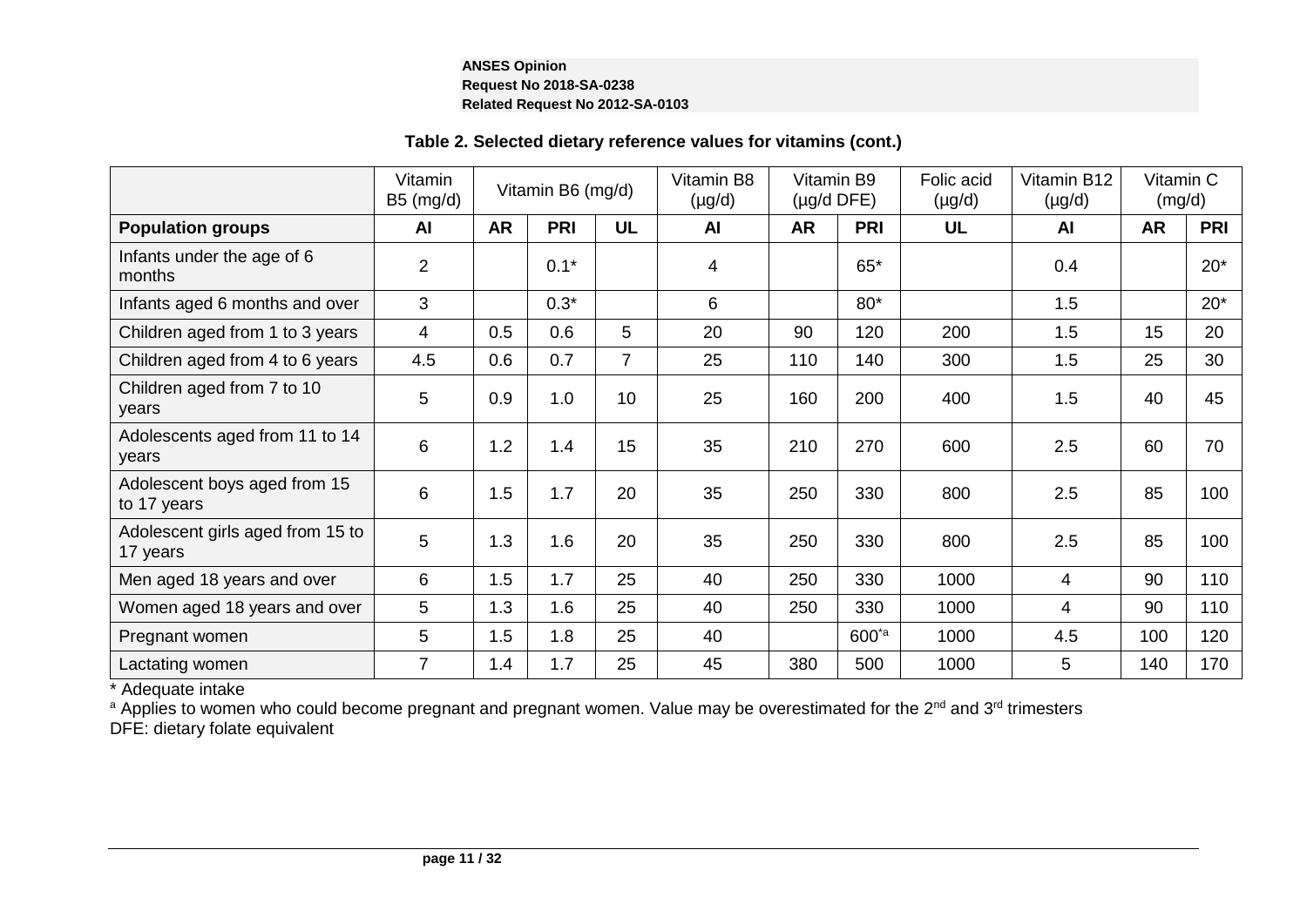|                                              | Vitamin D (µg/d) |           | Vitamin E<br>(mg/d) | Vitamin K1<br>$(\mu g/d)$ | Choline<br>(mg/d) |
|----------------------------------------------|------------------|-----------|---------------------|---------------------------|-------------------|
| <b>Population groups</b>                     | <b>AI</b>        | <b>UL</b> | <b>AI</b>           | AI                        | <b>AI</b>         |
| Infants under the age of 6<br>months         | 10               | 25        | 4                   | 5                         | 120               |
| Infants aged 6 months and over               | 10               | 25        | 5                   | 10                        | 160               |
| Children aged from 1 to 3 years              | 15               | 50        | $\overline{7}$      | 29                        | 140               |
| Children aged from 4 to 6 years              | 15               | 50        | $\overline{7}$      | 42                        | 170               |
| Children aged from 7 to 10<br>years          | 15               | 50        | 9                   | 45                        | 250               |
| Adolescents aged from 11 to 14<br>years      | 15               | 100       | 10                  | 45                        | 340               |
| Adolescent boys aged from 15<br>to 17 years  | 15               | 100       | 10                  | 45                        | 400               |
| Adolescent girls aged from 15 to<br>17 years | 15               | 100       | 8                   | 45                        | 400               |
| Men aged 18 years and over                   | 15               | 100       | 10                  | 79                        | 400               |
| Women aged 18 years and over                 | 15               | 100       | 9                   | 79                        | 400               |
| Pregnant women                               | 15               | 100       | 9                   | 79                        | 480               |
| Lactating women                              | 15               | 100       | 9                   | 79                        | 520               |

# **Table 2. Selected dietary reference values for vitamins (cont.)**

\* Adequate intake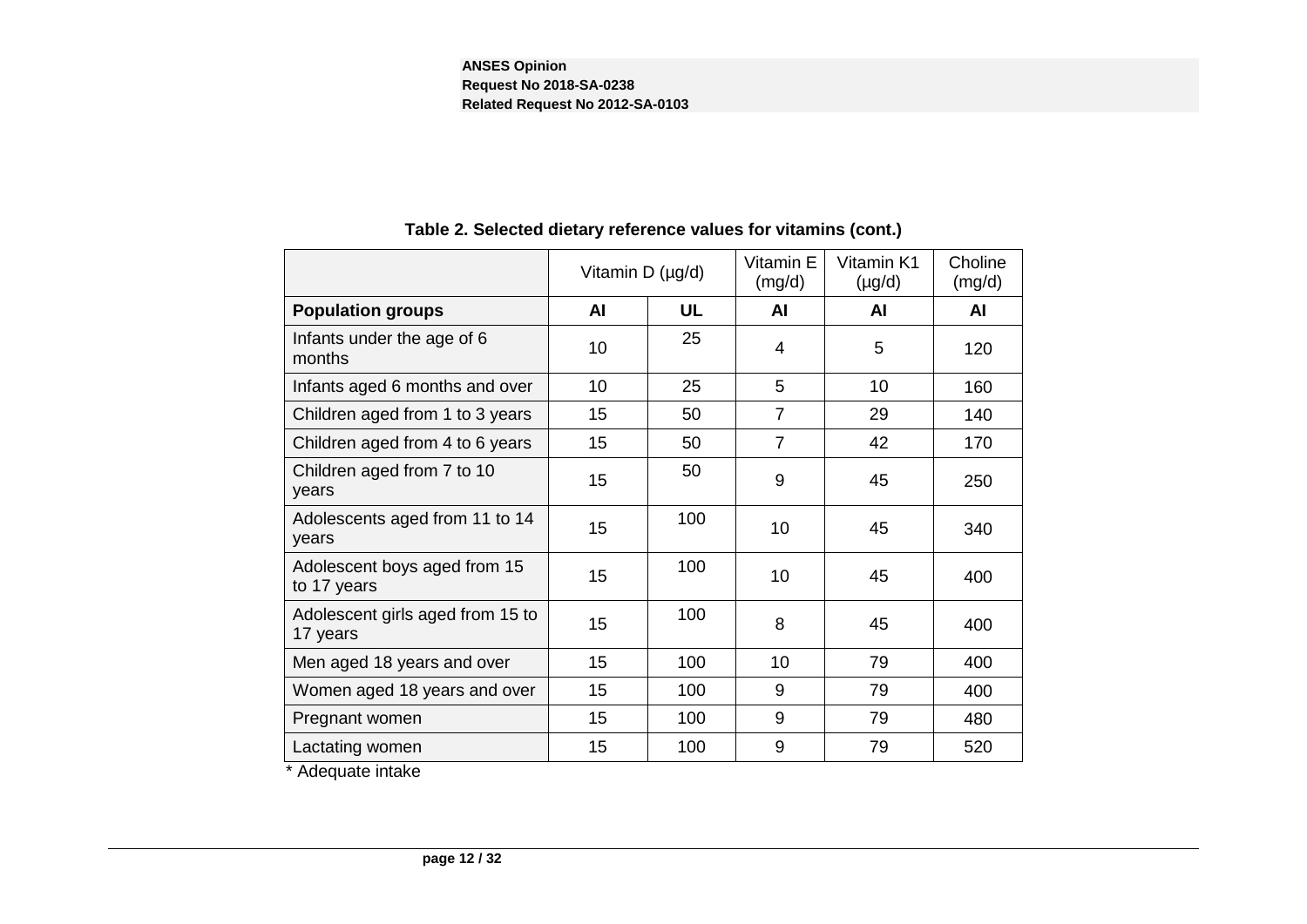<span id="page-12-0"></span>

|                                              | Copper (mg/d) |           | lodine $(\mu g/d)$ |           | Magnesium<br>(mg/d) |           | Molybdenum<br>$(\mu g/d)$ |     | Phosphorus<br>(mg/d) |
|----------------------------------------------|---------------|-----------|--------------------|-----------|---------------------|-----------|---------------------------|-----|----------------------|
| <b>Population groups</b>                     | <b>AI</b>     | <b>UL</b> | <b>AI</b>          | <b>UL</b> | AI                  | <b>UL</b> | AI                        | UL  | <b>AI</b>            |
| Infants under the age of 6 months            | 0.3           |           | 90                 |           | 25                  |           | $\overline{2}$            |     | 100                  |
| Infants aged 6 months and over               | 0.5           |           | 70                 |           | 80                  |           | 30                        |     | 160                  |
| Children aged from 1 to 3 years              | 0.8           | 1         | 90                 | 200       | 180                 |           | 35                        | 100 | 250                  |
| Children aged from 4 to 6 years              | 1.0           | 2         | 90                 | 250       | 210                 | 250       | 65                        | 200 | 440                  |
| Children aged from 7 to 10 years             | 1.2           | 3         | 90                 | 300       | 240                 | 250       | 75                        | 250 | 440                  |
| Adolescents aged from 11 to 14<br>years      | 1.3           | 4         | 120                | 450       | 265                 | 250       | 80                        | 400 | 640                  |
| Adolescents aged from 15 to 17<br>years      | 1.5           | 4         | 130                | 500       | 295                 | 250       | 80                        | 500 | 640                  |
| Adolescent girls aged from 15 to 17<br>years | 1.1           | 4         | 130                | 500       | 225                 | 250       | 80                        | 500 | 640                  |
| Men aged 18 years and over                   | 1.9           | 5         | 150                | 600       | 380                 | 250       | 95                        | 600 | 550                  |
| Women aged 18 years and over                 | 1.5           | 5         | 150                | 600       | 300                 | 250       | 95                        | 600 | 550                  |
| Pregnant women                               | 1.7           |           | 200                | 600       | 300                 | 250       | 95                        | 600 | 550                  |
| Lactating women                              | 1.7           |           | 200                | 600       | 300                 | 250       | 95                        | 600 | 550                  |

# **Table 3. Selected dietary reference values for minerals**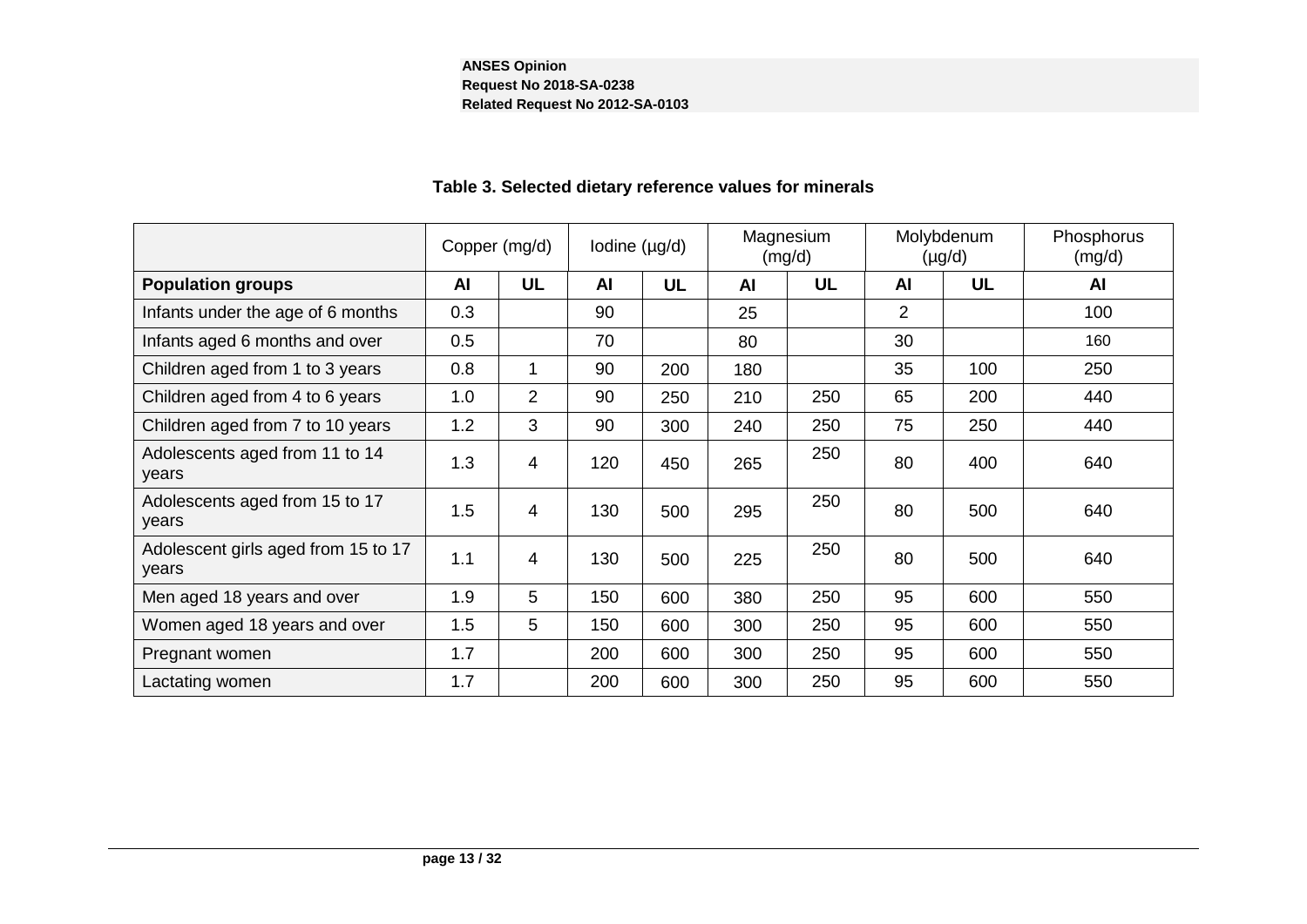|                                              | Potassium (mg/d) |      | Selenium (µg/d) |
|----------------------------------------------|------------------|------|-----------------|
| <b>Population groups</b>                     | Al               | AI   | UL              |
| Infants under the age of 6 months            | 400              | 12.5 |                 |
| Infants aged 6 months and over               | 750              | 15   |                 |
| Children aged from 1 to 3 years              | 800              | 15   | 60              |
| Children aged from 4 to 6 years              | 1100             | 20   | 90              |
| Children aged from 7 to 10 years             | 1800             | 35   | 130             |
| Adolescents aged from 11 to 14<br>years      | 2700             | 55   | 200             |
| Adolescent boys aged from 15 to 17<br>years  | 3500             | 70   | 250             |
| Adolescent girls aged from 15 to 17<br>years | 3500             | 70   | 250             |
| Men aged 18 years and over                   | 3500             | 70   | 300             |
| Women aged 18 years and over                 | 3500             | 70   | 300             |
| Pregnant women                               | 3500             | 70   | 300             |
| Lactating women                              | 4000             | 85   | 300             |

# **Table 3. Selected dietary reference values for minerals (cont.)**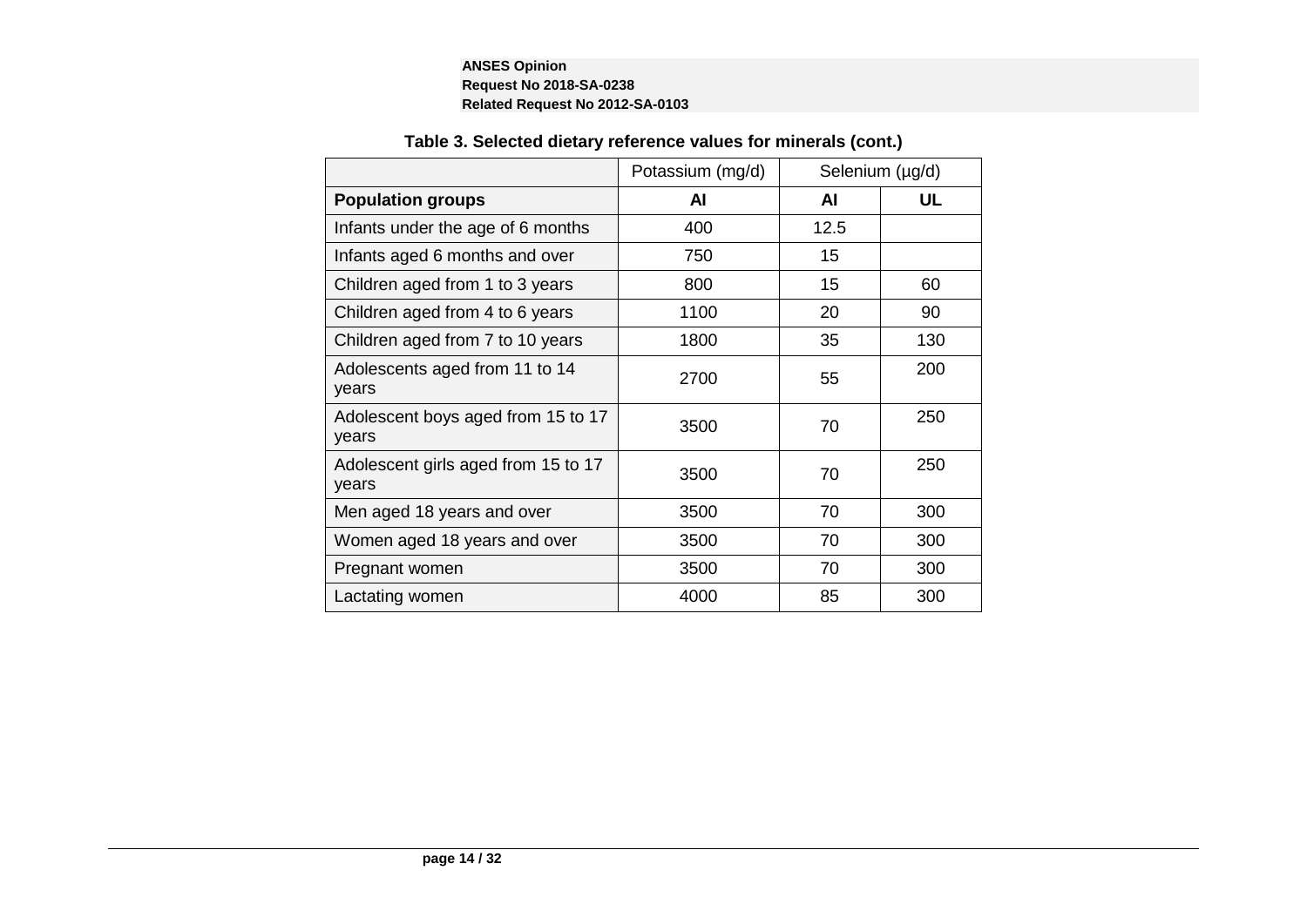|                                              |           | Calcium (mg/d) |           |                                                                                                                                   | Iron (mg/d)    |                |
|----------------------------------------------|-----------|----------------|-----------|-----------------------------------------------------------------------------------------------------------------------------------|----------------|----------------|
| <b>Population groups</b>                     | <b>AR</b> | PRI            | <b>UL</b> | <b>Population groups</b>                                                                                                          | <b>AR</b>      | <b>PRI</b>     |
| Infants under the age of 6 months            |           | 200*           |           | Infants under the age of 6<br>months                                                                                              |                | $0.3*$         |
| Infants aged 6 months and over               |           | 280*           |           | Infants aged 6 months and over                                                                                                    | 8              | 11             |
| Children aged from 1 to 3 years              | 390       | 450            |           | Children aged from 1 to 2 years                                                                                                   | 4              | 5              |
| Children aged from 4 to 6 years              | 680       | 800            |           | Children aged from 3 to 6 years                                                                                                   | 3              | $\overline{4}$ |
| Children aged from 7 to 10 years             | 680       | 800            |           | Children aged from 7 to 11<br>years                                                                                               | 5              | 6              |
| Adolescents aged from 11 to 14<br>years      | 960       | 1150           |           | Adolescents aged from 12 to 17<br>years                                                                                           | 8              | 11             |
| Adolescent boys aged from 15 to 17<br>years  | 960       | 1150           |           | Adolescent girls aged from 12 to<br>17 years who have not started<br>menstruating or have light to<br>moderate menstrual bleeding | 7              | 11             |
| Adolescent girls aged from 15 to 17<br>years | 960       | 1150           |           | Adolescent girls aged 12 to 17<br>with heavy menstrual bleeding                                                                   | 7              | 13             |
| Men aged from 18 to 24 years                 | 860       | 1000           | 2500      | Men over 18 years of age                                                                                                          | 6              | 11             |
| Women aged from 18 to 24 years               | 860       | 1000           | 2500      | Women over 18 years of age<br>with light to moderate menstrual<br>bleeding                                                        | 7              | 11             |
| Men aged 25 years and over                   | 750       | 950            | 2500      | Women over 18 years of age<br>with heavy menstrual bleeding                                                                       | 7              | 16             |
| Women aged 25 years and over                 | 750       | 950            | 2500      | Pregnant women                                                                                                                    | $\overline{7}$ | 16             |
| Pregnant women                               | 750       | 950            | 2500      | Lactating women                                                                                                                   | 7              | 16             |
| Lactating women                              | 750       | 950            | 2500      | Postmenopausal women                                                                                                              | 6              | 11             |

# **Table 3. Selected dietary reference values for minerals (cont.)**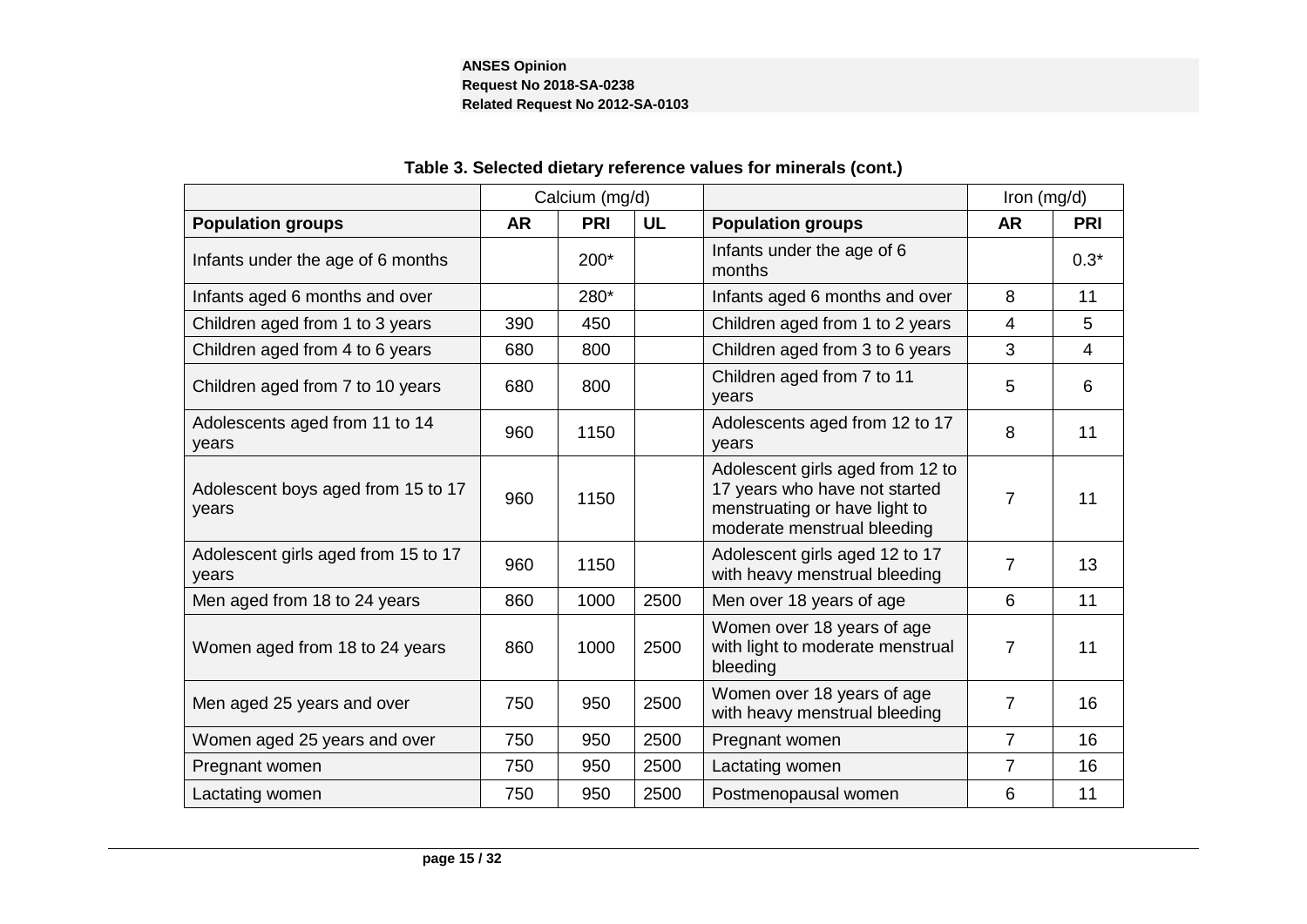п

| AI   | <b>Population groups</b>                     | <b>UL</b>       |
|------|----------------------------------------------|-----------------|
| 0.08 | Infants under the age of 6 months            |                 |
| 0.4  | Infants aged 6 months and over               |                 |
| 0.6  | Children aged from 1 to 3 years              | 1.5             |
| 1.0  | Boys aged from 4 to 8 years                  | 2.5             |
| 0.9  | Girls aged from 4 to 8 years                 | 2.5             |
| 1.5  | Boys aged from 9 to 14 years                 | 5               |
| 1.4  | Girls aged from 9 to 14 years                | 5               |
| 2.2  | Adolescent boys aged from 15 to<br>17 years  | $\overline{7}$  |
| 2.3  | Adolescent girls aged from 15 to<br>17 years | $\overline{7}$  |
| 3.2  | Men aged 18 years and over                   | $\overline{7}$  |
| 2.8  | Women aged 18 years and over                 | $\overline{7}$  |
| 3.4  | Pregnant or lactating women                  | $\overline{7}$  |
| 2.9  |                                              |                 |
| 2.9  |                                              |                 |
|      |                                              | Fluoride (mg/d) |

# **Table 3. Selected dietary reference values for minerals (cont.)**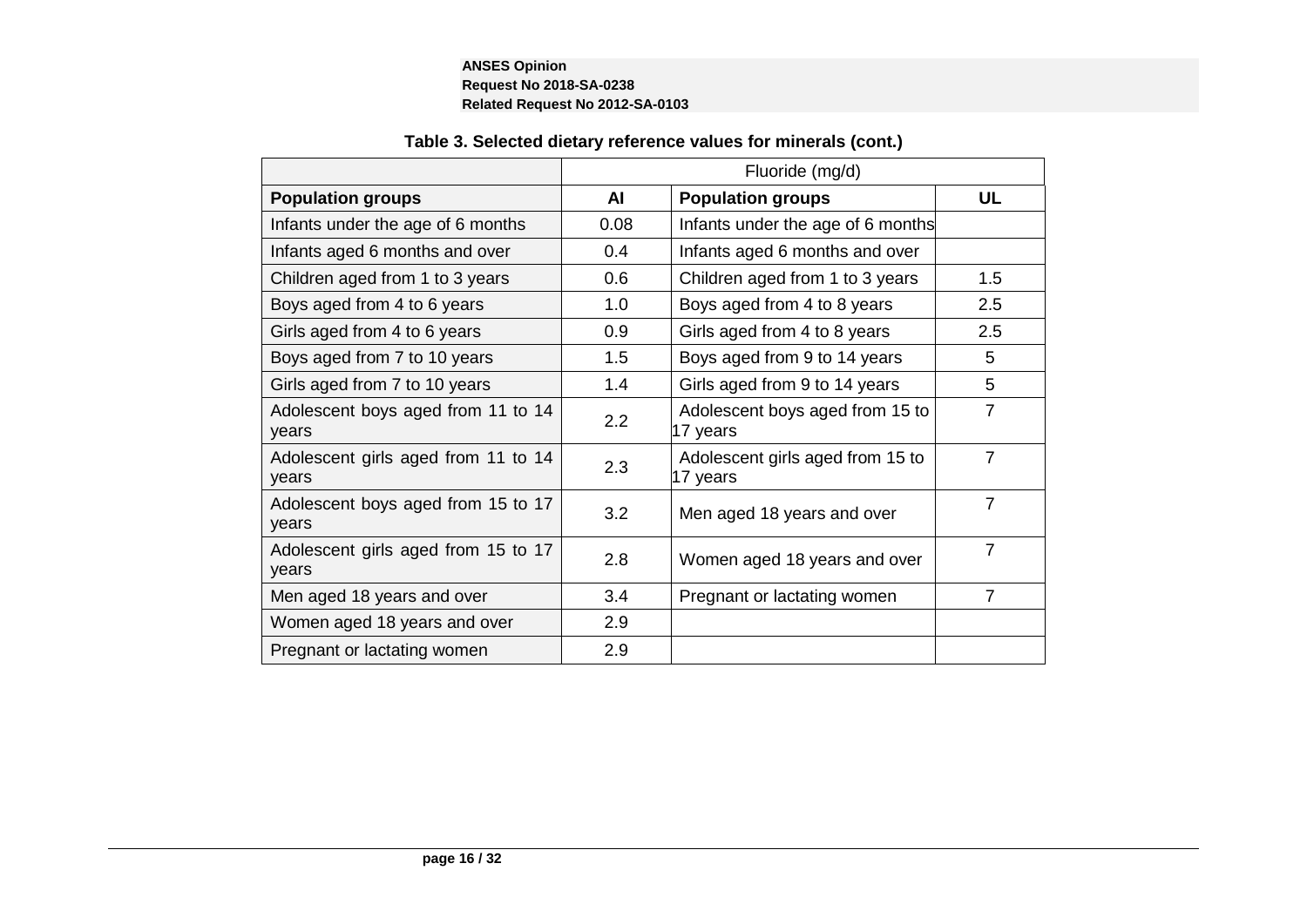# **Table 3. Selected dietary reference values for minerals (cont.)**

|                                      | Chloride<br>(mg/d) |           | Sodium<br>(mg/d) |                                           |                                        |           | $Zinc$ (mg/d) |                |
|--------------------------------------|--------------------|-----------|------------------|-------------------------------------------|----------------------------------------|-----------|---------------|----------------|
| <b>Population groups</b>             | <b>AI</b>          | <b>AI</b> | <b>UL</b>        | <b>Population groups</b>                  | <b>Phytate intake</b><br>levels (mg/d) | <b>AR</b> | PRI           | <b>UL</b>      |
| Infants under the age of 6 months    | 170                | 110       |                  | Infants under the age of 6 months         |                                        |           | $2^*$         |                |
| Infants aged 6 months and over       | 570                | 370       |                  | Infants aged 6 months and over            |                                        |           | $2.9*$        |                |
| Children aged from 1 to 3 years      | 1200               | 800       | 1200             | Children aged from 1 to 3 years           |                                        | 3.6       | 4.3           | $\overline{7}$ |
| Children aged from 4 to 8 years      | 1500               | 1000      | 1500             | Children aged from 4 to 6 years           |                                        | 4.6       | 5.5           | 10             |
| Children aged from 9 to 13 years     | 1900               | 1200      | 1800             | Children aged from 7 to 10 years          |                                        | 6.2       | 7.4           | 13             |
| Adolescents aged from 14 to 17 years | 2300               | 1500      | 2300             | Adolescents aged from 11 to 14 years      |                                        | 8.8       | 10.7          | 18             |
| Men aged 18 years and over           | 2300               | 1500      | 2300             | Adolescent boys aged from 15 to 17 years  |                                        | 11.8      | 14.2          | 22             |
| Women aged 18 years and over         | 2300               | 1500      | 2300             | Adolescent girls aged from 15 to 17 years |                                        | 9.9       | 11.9          | 22             |
| Pregnant women                       | 2300               | 1500      | 2300             |                                           | 300                                    | 7.5       | 9.4           | 25             |
| Lactating women                      | 2300               | 1500      | 2300             | Men aged 18 years and over                | 600                                    | 9.3       | 11.7          | 25             |
|                                      |                    |           |                  |                                           | 900                                    | 11.0      | 14.0          | 25             |
|                                      |                    |           |                  |                                           | 300                                    | 6.2       | 7.5           | 25             |
|                                      |                    |           |                  | Women aged 18 years and over              | 600                                    | 7.6       | 9.3           | 25             |
|                                      |                    |           |                  |                                           | 900                                    | 8.9       | 11            | 25             |
|                                      |                    |           |                  |                                           | 300                                    |           | 9.1           | 25             |
|                                      |                    |           |                  | Pregnant women                            | 600                                    |           | 10.9          | 25             |
|                                      |                    |           |                  |                                           | 900                                    |           | 12.6          | 25             |
|                                      |                    |           |                  |                                           | 300                                    |           | 10.4          | 25             |
|                                      |                    |           |                  | Lactating women                           | 600                                    |           | 12.2          | 25             |
|                                      |                    |           |                  |                                           | 900                                    |           | 13.9          | 25             |

\* Adequate intake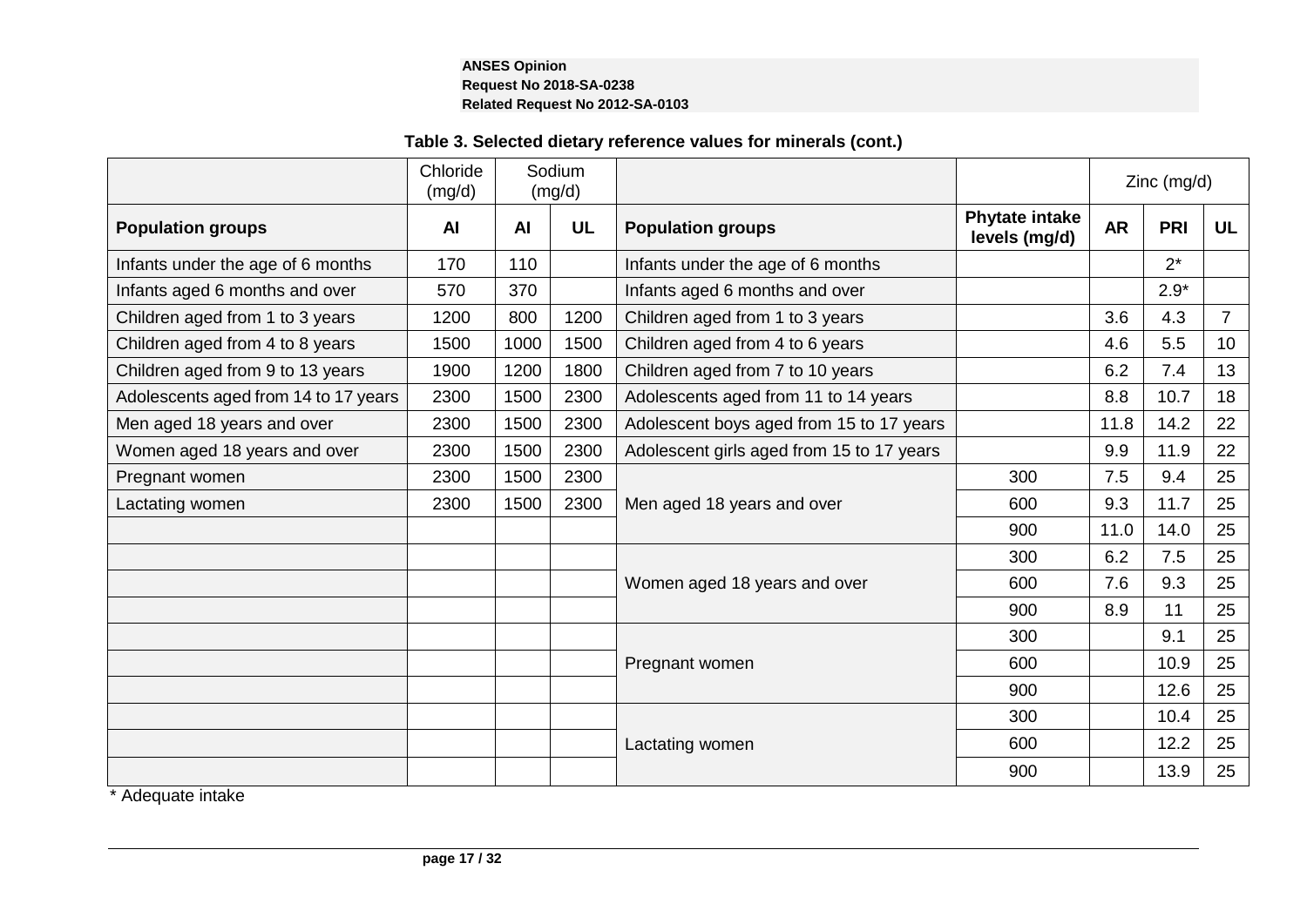# **3.2. Limitations and uncertainties**

The dietary reference values are aimed at a healthy population with a low to moderate level of physical activity. The scope of this opinion has therefore been restricted to this population.

Uncertainties are mainly due to the scientific resources available, i.e. related to the studies' representativeness and methods: small numbers of participants, short duration, old, involving subjects of the same sex, etc.

When the data were deemed sufficient, an AR and a PRI were determined. If not, an AI was set. Depending on the data available, the AI was based either on intakes observed in the population or primarily on observational studies. Some limitations are therefore inherent to the type of dietary reference value. The AR and PRI are determined while assuming that the requirement follows a normal distribution. However, the studies available to date rarely confirm or refute this hypothesis. One known exception is the iron requirement of menstruating women, which has a skewed distribution. Another uncertainty concerns the variability of the requirement, which is often arbitrarily set at around 15% of the coefficient of variation, whereas it has not been possible to deduce a precise estimate of this variability from the available studies.

Furthermore, although all the data led the CES to set a dietary reference value for each age group and each physiological situation, it is now accepted that requirements do not evolve in stages but progressively along a continuum.

In addition, for some age groups (mainly children), dietary reference values can be obtained by extrapolation when specific data are missing. The calculation assumptions and correction factors used therefore add uncertainty.

The dietary reference values should also be able to take into consideration a nutrient's bioavailability, which varies according to several different factors:

- the food matrix (e.g. provitamin A carotenoids are more bioavailable in fruit than in green vegetables (EFSA 2015a));
- the composition of the food bolus (e.g. in the case of a vegan diet), in particular due to competition or synergy between nutrients (as in the case for zinc, whose bioavailability is reduced by phytates (EFSA 2014c));
- $\bullet$  the form of intake (e.g. folic acid is more bioavailable than folates (EFSA 2014b));
- the individual's physiological situation (pregnancy, nutritional status), or even a combination of these situations (as is the case for calcium (EFSA 2015b)).

However, because of shortcomings in the data currently available, it is not possible to include this level of precision in the establishment of dietary reference values, which have been set on the basis of studies carried out most often in a Western-type dietary context.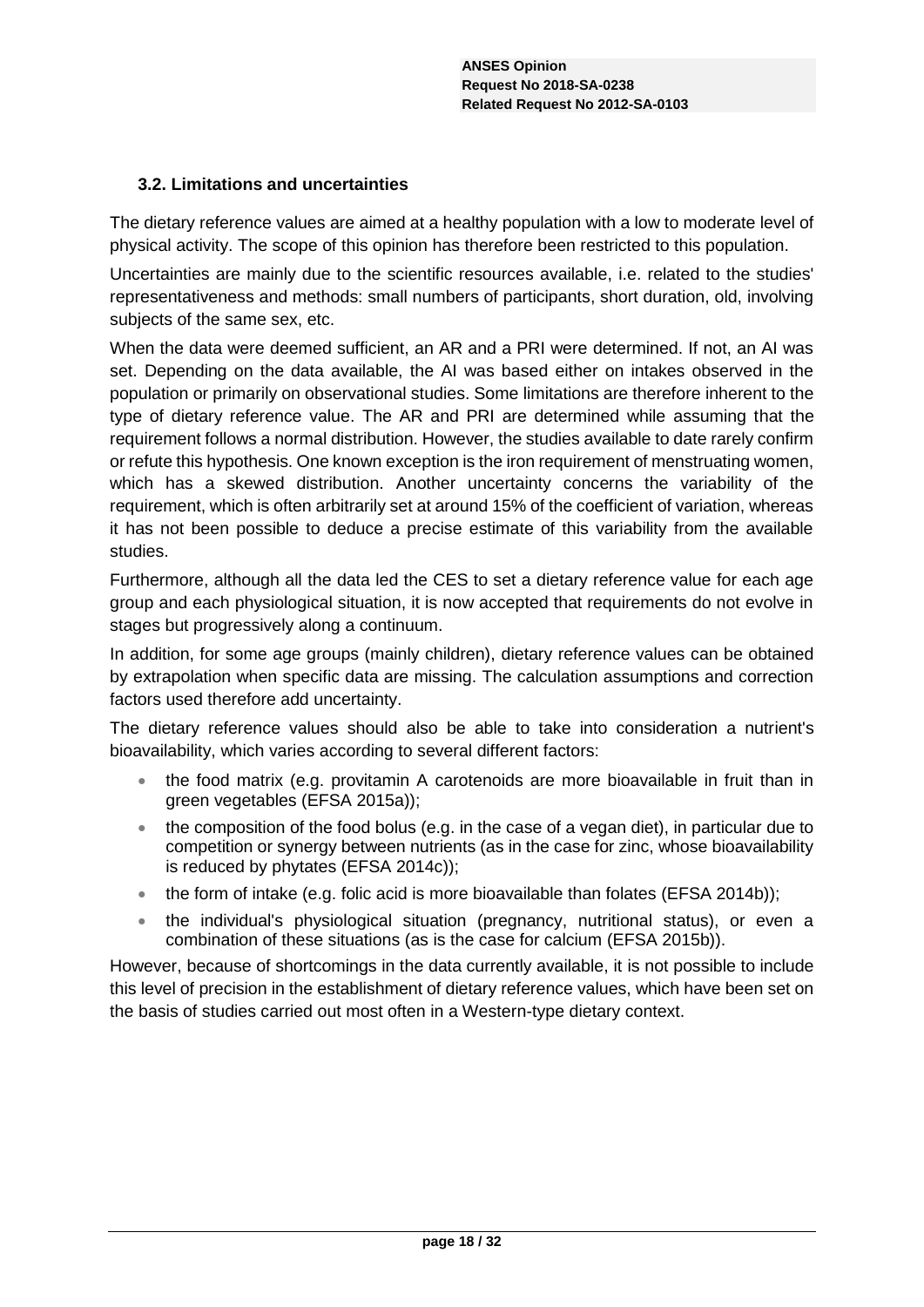# **3.3. Conclusion of the CES**

ANSES reassessed all the dietary reference values for vitamins and minerals for specific populations (infants, children, adolescents, pregnant women, lactating women and the elderly). It also supplemented the work to update dietary reference values for vitamins and minerals for the adult population, taking into account new data available since 2016 where appropriate.

These dietary reference values have been established, on the basis of the data available to date, for a healthy population with a low to moderate level of physical activity and consuming a Western-type diet. They have been classified into four types, as defined in 2016: AR, PRI, AI and UL. The AR, PRI and AI can be used to qualify the extent to which intakes meet requirements.

The AR is a dietary reference value for the individual requirement because it is estimated from individual intake data in relation to a criterion of nutritional adequacy. Thus, as a centring value of the requirement distribution, it can be used in a simplified approach to statistically assess the prevalence of inadequate intake in a population (i.e. by estimating that the number of individuals whose requirements are not met is equal to the number whose intakes are below the AR). Among the dietary reference values, only the AR is suitable for this approach. Nevertheless, if there is no AR, the observed average intakes of a population can be situated with respect to the AI. Thus, according to a qualitative approach, if the average intakes are above the AI, it can be assumed that the intake is adequate; if the average intakes are below the AI, no conclusions on inadequate intake can be drawn.

However, in order to establish a single reference consumption target for the population, it is not possible to use the AR, which corresponds to the value that meets the requirements of only half the population. Therefore, the PRI, or failing this the AI when not based on intake data alone, should be used as the nutritional target. The PRI covers the requirements of virtually all the population, and statistically, centring the population's consumption at the level of the PRI corresponds approximately to a situation of low risk of prevalence of inadequate intake.

At an individual level, the nutritional requirement is not known. With regard to establishing individual food rations or optimisations, targeting the PRI provides a 97.5% guarantee that the requirements are met for that individual, but for most individuals leads to intakes far higher than their actual requirements. Moreover, failing to achieve the AR or even more so the PRI does not presuppose a nutritional deficiency (estimated by a biomarker) and even less so a clinical deficiency (reflected by a clinical manifestation). Using dietary reference values for the purpose of interpreting nutritional status in clinical or biological terms is therefore not appropriate.

Lastly, with regard to the risk of excess intake, a fourth type of reference has been defined: the UL, based on toxicological considerations, or more rarely, the risk of chronic noncommunicable diseases. For intakes above the UL, the risk of adverse effects cannot be ruled out.

In terms of outlook, the CES believes that this work highlights the need for further research on:

 the interactions between nutrients, or between nutrients and other food constituents, as has been suggested for zinc, in order to obtain data on the bioavailability of nutrients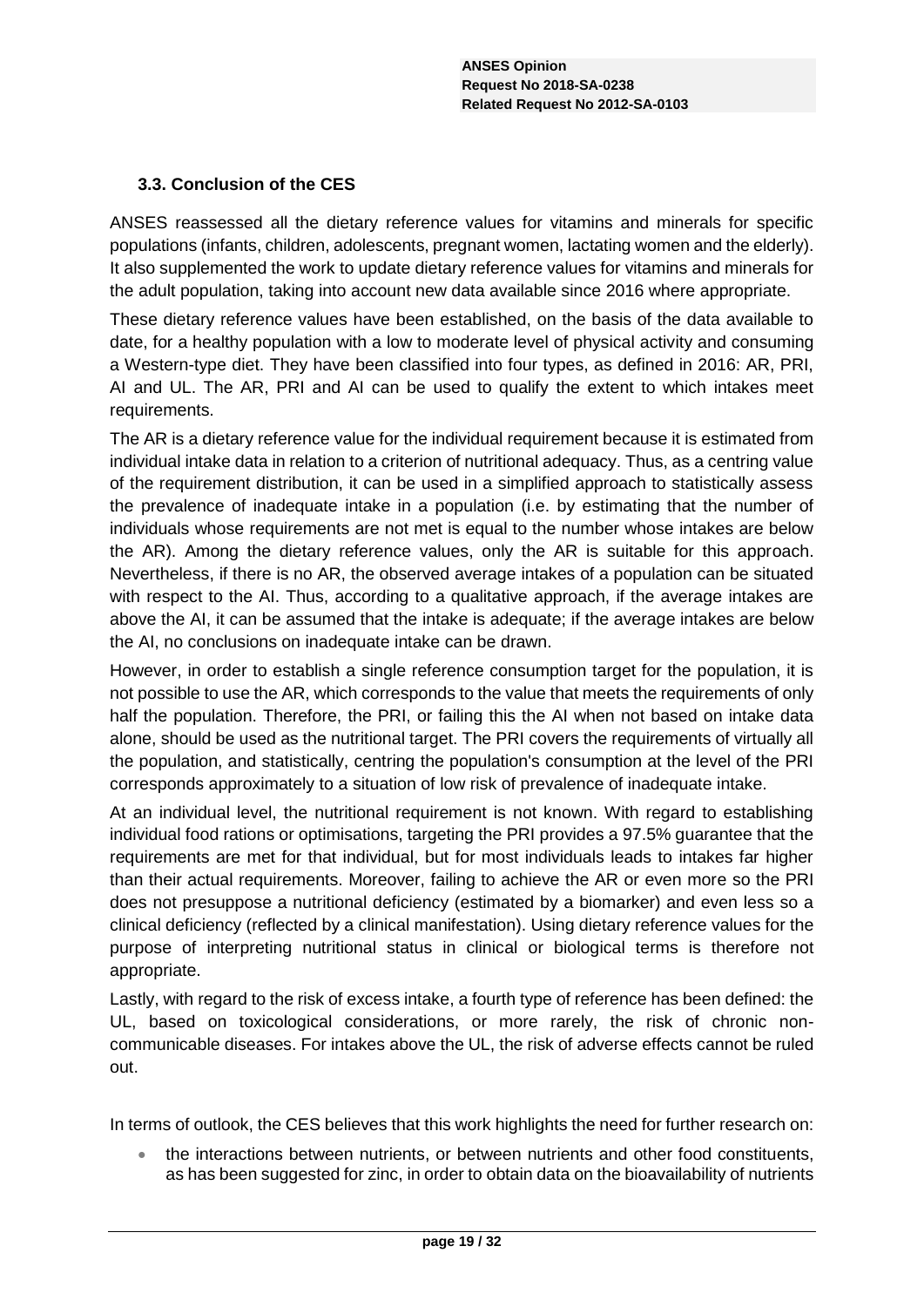according to diet, with a view to adapting the dietary reference values to different diet types;

- children and adolescents, for whom values are often obtained by extrapolation;
- the distribution of nutrient requirements, with priority given to those for which the PRI is difficult to achieve, in order to refine the method of setting these references, as has been done with the definition of the PRI of iron for women;
- storage, mobilisation of reserves and bioavailability according to nutritional status. Indeed, there is a critical lack of information on this type of data, for example for vitamin A, iron and vitamin D.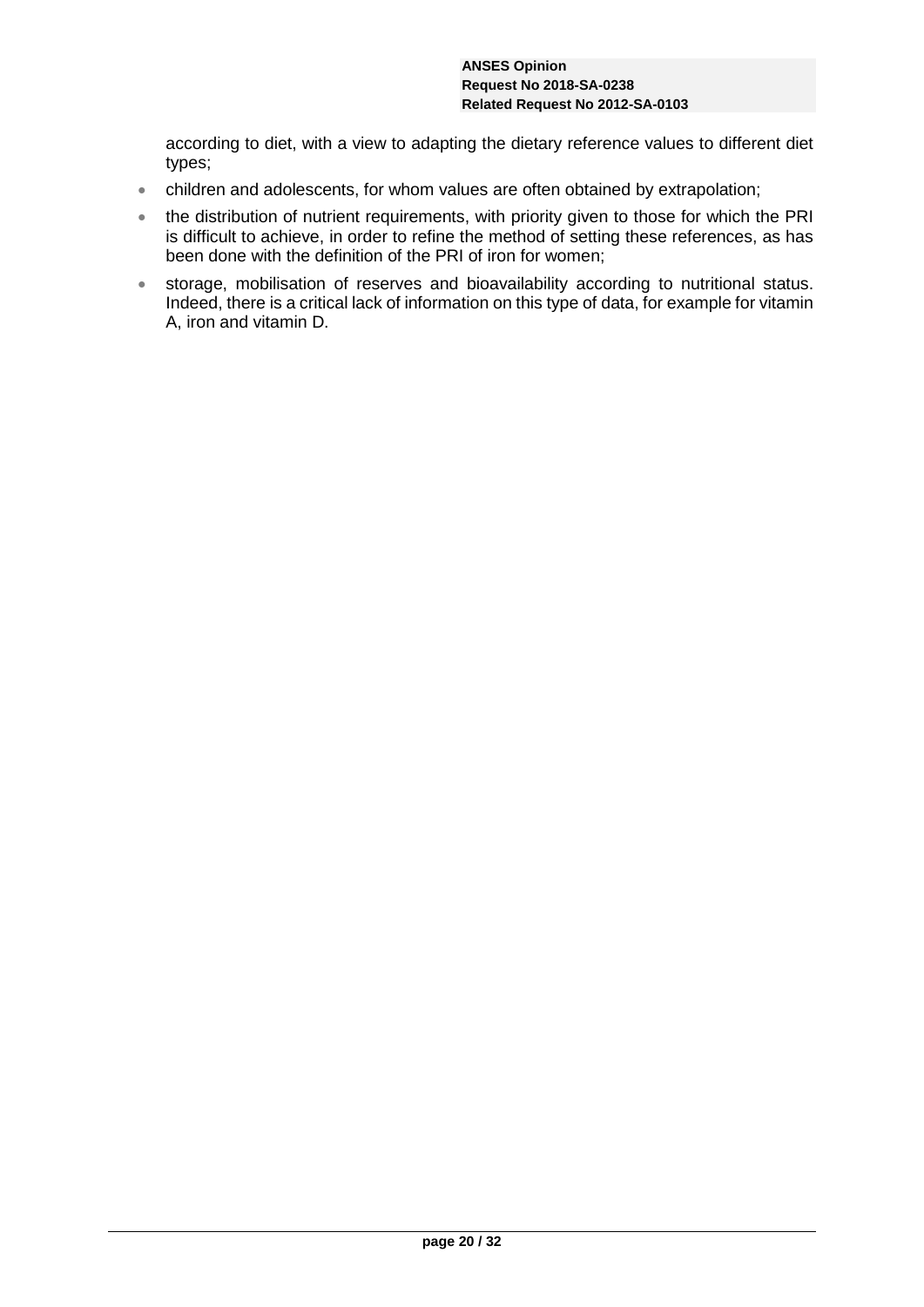#### **4. AGENCY CONCLUSIONS AND RECOMMENDATIONS**

ANSES adopts the conclusions and recommendations of the CES on "Human Nutrition".

This work supplemented and updated the work on defining dietary reference values previously undertaken as part of the formal request on the updating of food-based dietary guidelines (Request 2012-SA-0103), published in 2016. By carefully examining different approaches proposed throughout the world to set dietary reference values, the Agency updated its dietary reference values for vitamins and minerals, in particular for the entire population living in France (infants, children, adolescents, adult women and men, pregnant or lactating women and the elderly). The values presented in this opinion for vitamins and minerals therefore constitute new references for the French population that are invaluable for assessing nutritionrelated health risks – including estimating the prevalence of inadequate intakes – in support of public decision-making. Even if it appears necessary to update the prevalence of inadequate intakes due to changes in consumption and dietary reference values, meeting the requirements for certain nutrients identified in 2015 (Request 2012-SA-0142) such as iron, vitamin B9, iodine and vitamin D, remains a public health issue. In fact, more than 70% of French adults have a vitamin D deficiency, and 6.5% have a clinical deficiency, as measured by the 25 hydroxy-vitamin D test (Équipe de surveillance et d'épidémiologie nutritionnelle (Esen) 2019). Given the wide variability in vitamin D requirement between individuals (particularly due to age and skin colour), time spent outdoors and the latitude where the individual lives, an individualised approach to meeting the requirement would be better. Various non-exclusive management measures could be considered:

- personalised supplementation through the healthcare system directed at the adult population;
- specific recommendations on exposure to the sun, compatible with skin cancer prevention;
- fortification of foodstuffs in vitamin D overseen by the public authorities, assuming a detailed analysis of the health issues and the expected benefits and risks.

For vitamin B9, the main health issue is to prevent neural tube closure defects. Considering this issue only during the preconception period does not seem to be sufficiently protective with regard to unplanned pregnancies. Particular emphasis should therefore be placed on meeting vitamin B9 requirements in the population of women likely to become pregnant.

In view of the body of available data, the Agency believes that research is needed to clarify the values of certain dietary references for which the distributions of the requirement are not known or are insufficiently known, and to better characterise the bioavailability of certain nutrients according to the dietary context in order to adapt the references to different types of diets. This dietary context may differ according to any disparities introduced by cultural and regional practices in metropolitan France and even more so in the overseas territories.

Moreover, this work did not address the issue of variation in nutritional requirements in relation to energy expenditure. With regard to specific populations, some initial work on high-energy expenditure populations was carried out in France in 2001. The updating of the dietary reference values for these populations should therefore be considered as an extension of this current work in order to complete the updating of the dietary reference values for the French population.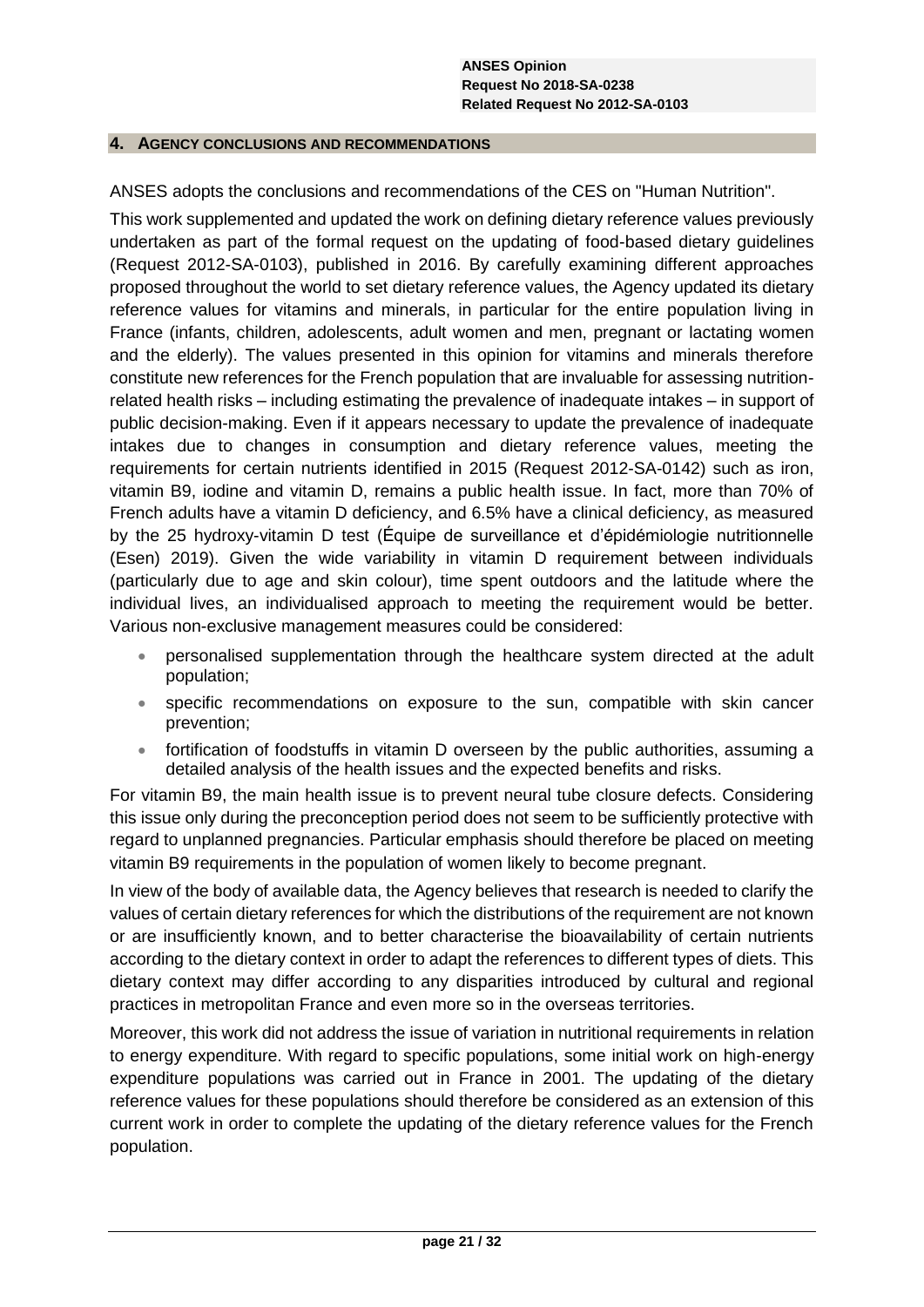Lastly, as the absence of intake levels does not mean the absence of risk for intakes above a certain as yet unknown threshold, research is needed to compensate for the lack of identified tolerable upper intake levels for some nutrients.

Dr Roger GENET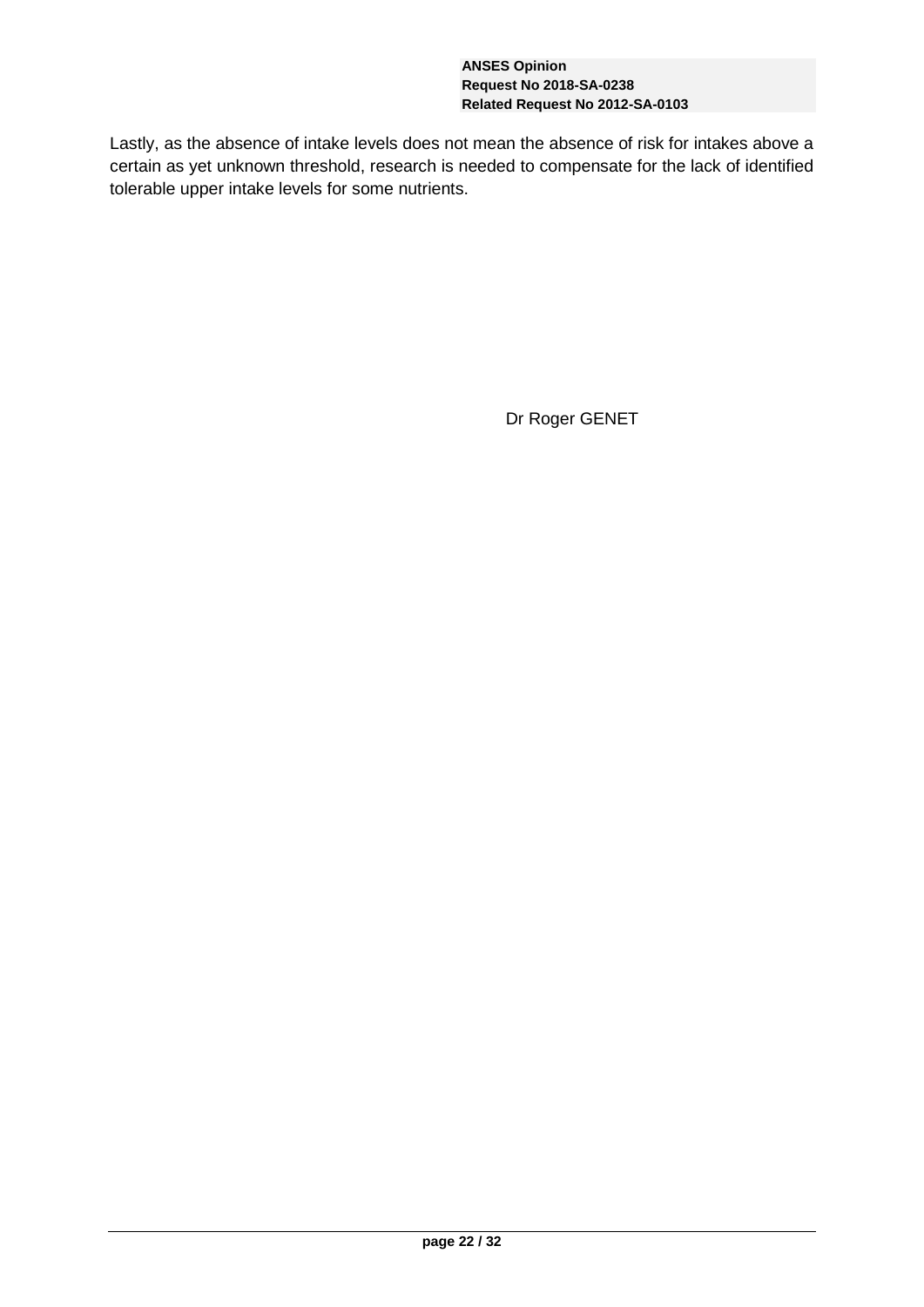#### **KEYWORDS**

Besoin, référence nutritionnelle pour la population, besoin nutritionnel moyen, apport satisfaisant, limite supérieure de sécurité, nutriments, vitamines, minéraux, nourrissons, enfants, adolescents, femmes, hommes, femmes enceintes, femmes allaitantes, personnes âgées

Requirement, population reference intake, average requirement, adequate intake, tolerable upper intake level, nutrients, vitamin, mineral, infants, children, adolescents, women, men, pregnant women, breastfeeding women, elderly

#### **REFERENCES**

Afssa. 2001. *Apports nutritionnels conseillés pour la population française.* (Paris).

- ANSES. 2021. *Rapport de l'ANSES relatif à l'actualisation des références nutritionnelles françaises en vitamines et minéraux (Saisine n°2018-SA-0238).* (Maisons-Alfort : ANSES).
- EFSA. 2010a. "Panel on Dietetic Products, Nutrition and Allergies (NDA) ; Scientific Opinion on establishing Food-Based Dietary Guidelines. ." *EFSA Journal* 8 (3): 42. [https://doi.org/doi:10.2903/j.efsa.2010.1460.](https://doi.org/doi:10.2903/j.efsa.2010.1460)
- EFSA. 2010b. "Panel on Dietetic Products, Nutrition, and Allergies (NDA); Scientific Opinion on principles for deriving and applying Dietary Reference Value." *EFSA Journal* 8 (3): 1458.
- EFSA. 2012. "Panel on Dietetic Products, Nutrition, and Allergies (NDA); Scientific Opinion on Dietary Reference Values for protein." *EFSA Journal* 10 (2): 2557.
- EFSA. 2013a. "Panel on Dietetic Products, Nutrition and Allergies (NDA); Scientific Opinion on Dietary Reference Values for manganese." *EFSA Journal* 11 (11).
- EFSA. 2013b. "Panel on Dietetic Products, Nutrition and Allergies (NDA); Scientific Opinion on nutrient requirements and dietary intakes of infants and young children in the European Union." *EFSA Journal* 11 (10): 103.
- EFSA. 2013c. "Panel on Dietetic Products, Nutrition, and Allergies (NDA); Scientific Opinion on Dietary Reference Values for energy." *EFSA journal* 11 (1): 112.
- EFSA. 2014a. "Guidance on the EU Menu methodology." *EFSA Journal* 12 (12): 77.
- EFSA. 2014b. "Panel on Dietetic Products, Nutrition, and Allergies (NDA); Scientific Opinion on Dietary Reference Values for folate." *EFSA journal* 12 (11): 59.
- EFSA. 2014c. "Panel on Dietetic Products, Nutrition, and Allergies (NDA); Scientific Opinion on Dietary Reference Values for zinc." *EFSA journal* 12 (1): 76.
- EFSA. 2015a. "Panel on Dietetic Products, Nutrition and Allergies (NDA) ; Scientific Opinion on dietary Reference Values for vitamin A." *EFSA Journal*.
- EFSA. 2015b. "Panel on Dietetic Products, Nutrition, and Allergies (NDA); Scientific Opinion on the Dietary Reference Values for Calcium." *EFSA Journal* 13: 4101.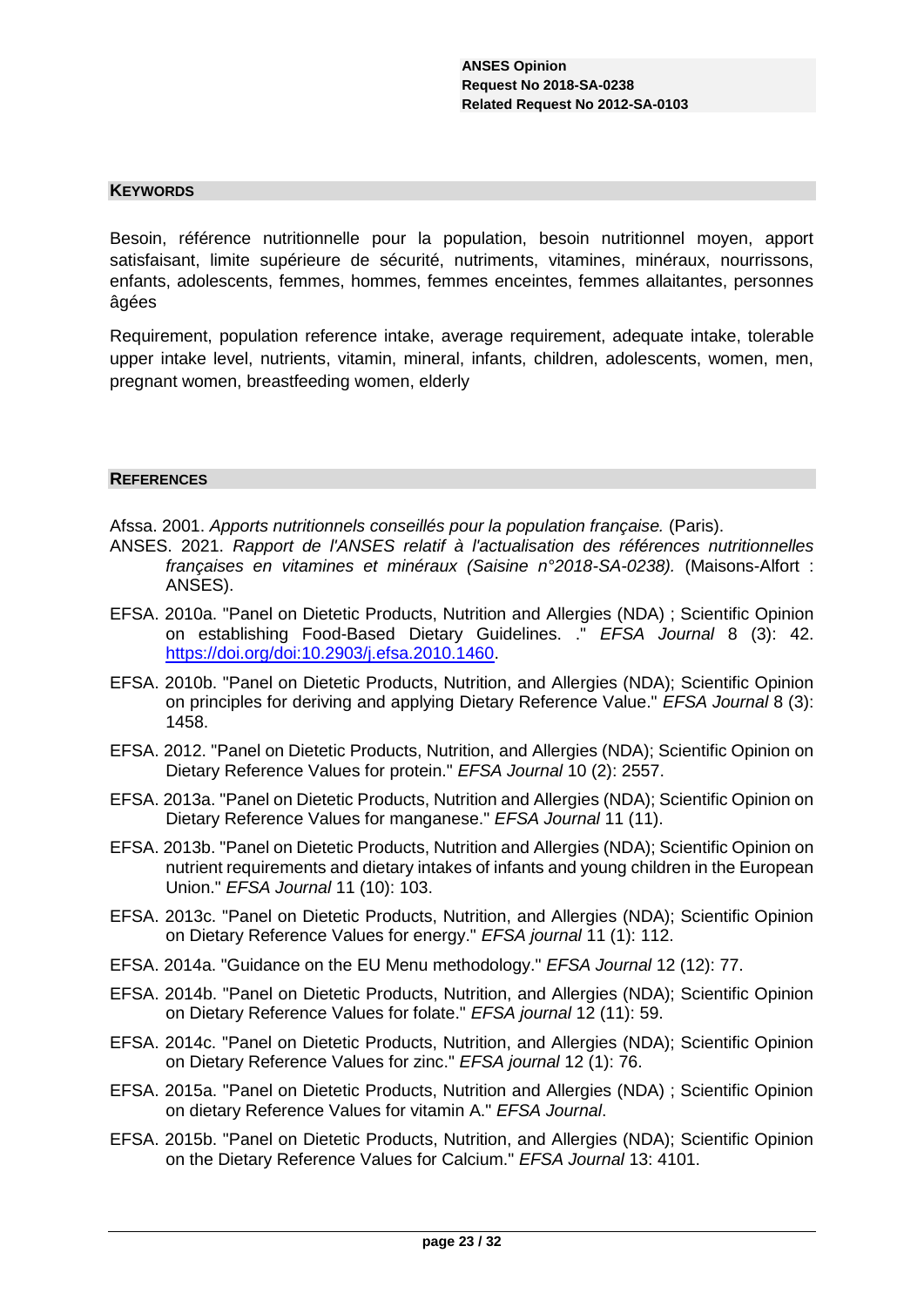- Équipe de surveillance et d'épidémiologie nutritionnelle (Esen). 2019. *Étude de santé sur l'environnement, la biosurveillance, l'activité physique et la nutrition (Esteban), 2014- 2016. Volet Nutrition. Chapitre Dosages biologiques : vitamines et minéraux. .* (Saint-Maurice : Santé publique France).
- FAO/WHO/UNA. 1985. *Energy and Protein Requirements Report of a joint FAO/WHO/UNA Expert Consultation.* World Health Organization (Geneva).
- IOM. 1998. *Dietary Reference Intakes for Thiamin, Riboflavin, Niacin, Vitamin B6, Folate, Vitamin B12, Pantothenic Acid, Biotin, and Choline.* (Washington (DC)). [https://www.ncbi.nlm.nih.gov/pubmed/23193625.](https://www.ncbi.nlm.nih.gov/pubmed/23193625)
- IOM. 2000. *Dietary Reference Intakes: Applications in Dietary Assessment.* (Washington (DC)).
- IOM. 2001. *Dietary reference intakes for vitamin A, vitamin K, arsenic, boron, chromium, copper, iodine, iron, manganese, molybdenum, nickel, silicon, vanadium and zinc.*  (Washington (DC)).
- Kleiber, M. 1947. "Body size and metabolic rate." *Physiol Rev* 27 (4): 511-41. [https://doi.org/10.1152/physrev.1947.27.4.511.](https://doi.org/10.1152/physrev.1947.27.4.511)
- NCM. 2004. *Nordic Nutrition Recommendations. Integrating nutrition and physical activity*  Nordic Council of Ministers (Copenhagen, Denmark).
- NHMRC. 2006. *Nutrient Reference Values for Australia and New Zealand Including Recommended Dietary Intakes.* National Health and Medical Research Council, Australian Government Department of Health and Ageing.
- WHO/FAO. 2003. Expert Report: Diet, nutrition and prevention of chronic diseases. Report of a Joint WHO/FAO Expert Consultation. : WHO Technical Report.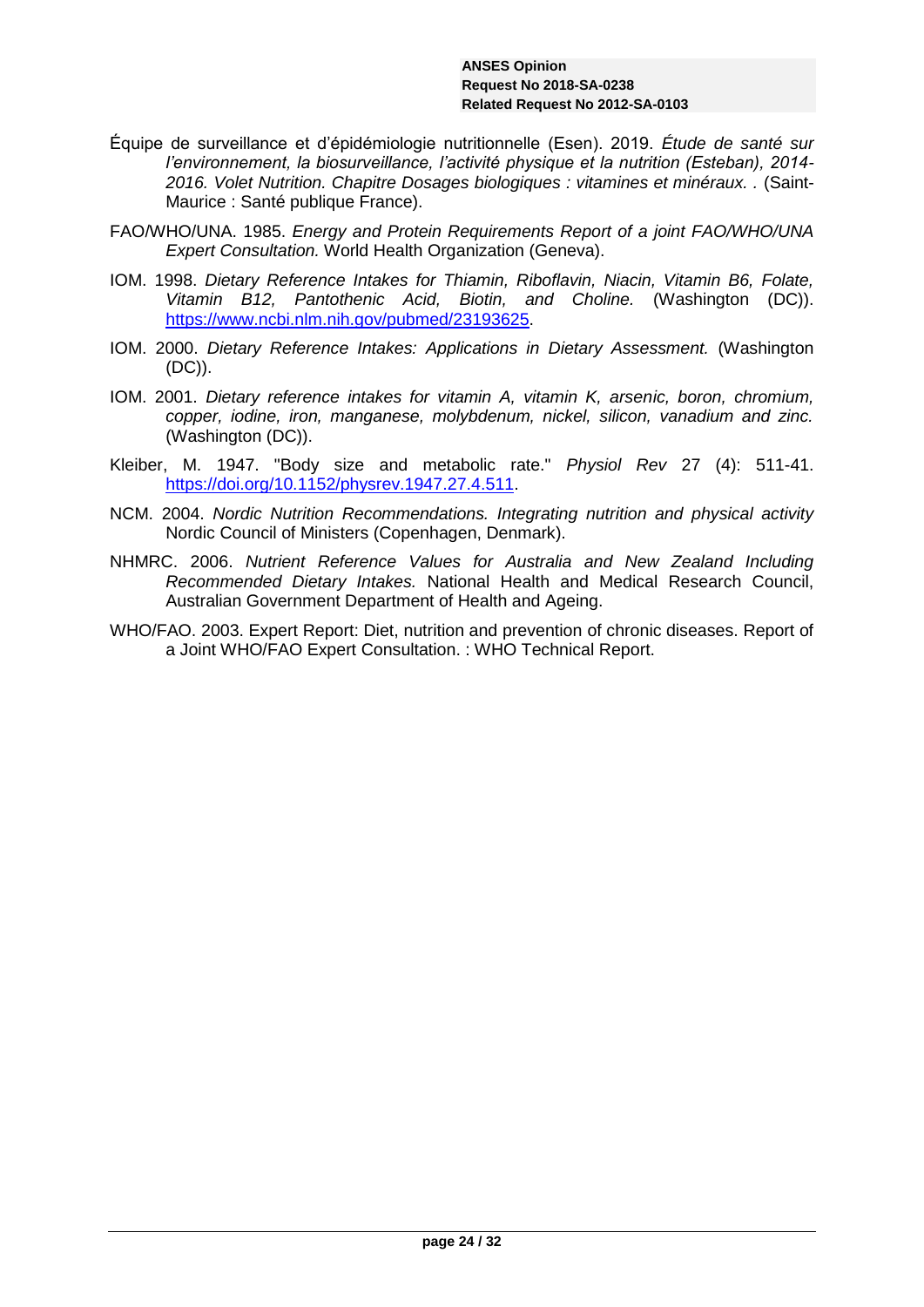| Age       |             | PRI <sup>a</sup> |
|-----------|-------------|------------------|
|           | <b>Boys</b> | Girls            |
| 7 months  | 0.27        | 0.24             |
| 8 months  | 0.28        | 0.25             |
| 9 months  | 0.29        | 0.26             |
| 10 months | 0.30        | 0.27             |
| 11 months | 0.31        | 0.28             |

### **ANNEX 1: PRIS DEFINED FOR VITAMIN B1, EXPRESSED IN MG/D FOR INFANTS AGED 6 MONTHS AND OVER**

<sup>a</sup> The ARs for vitamin B1 expressed in mg/d were calculated from the AR of 0.072 mg/MJ, considering the ARs for energy corresponding to infants aged 6 months and over, defined by EFSA (EFSA 2013c). The PRIs were calculated from these ARs by applying a coefficient of variation of 20%.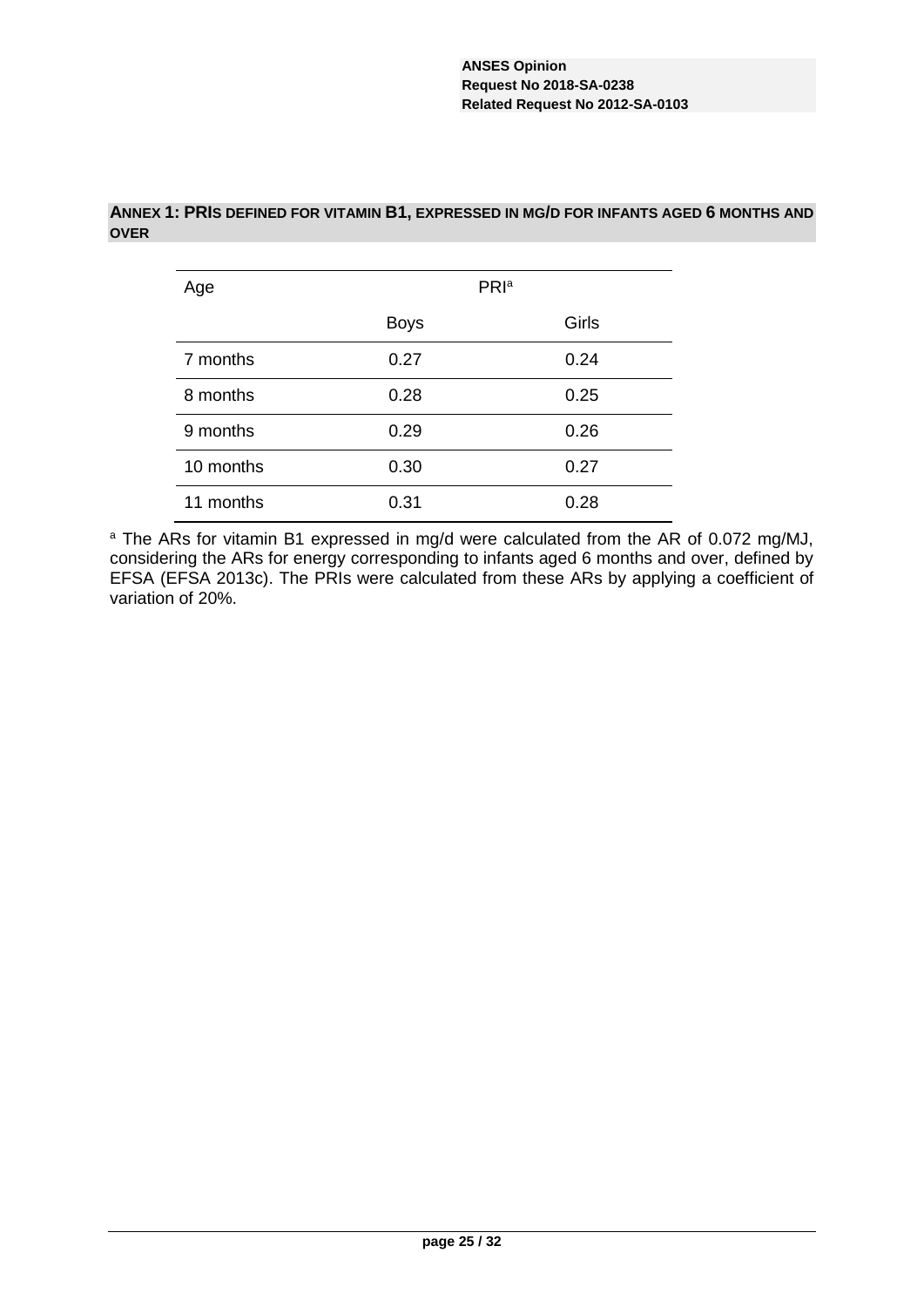### **ANNEX 2: PRIS DEFINED FOR VITAMIN B1, EXPRESSED IN MG/D FOR CHILDREN AND ADOLESCENTS, ACCORDING TO PHYSICAL ACTIVITY LEVELS (PALS)**

| Age      | PRI for a PAL of<br>1.4 <sup>a</sup> |       |             | PRI for a PAL of<br>1.6 <sup>a</sup> |             | PRI for a PAL of<br>1.8 <sup>a</sup> |             | PRI for a PAL of<br>2.0 <sup>a</sup> |  |  |
|----------|--------------------------------------|-------|-------------|--------------------------------------|-------------|--------------------------------------|-------------|--------------------------------------|--|--|
|          | <b>Boys</b>                          | Girls | <b>Boys</b> | Girls                                | <b>Boys</b> | Girls                                | <b>Boys</b> | Girls                                |  |  |
| 1 year   | 0.33                                 | 0.30  |             |                                      |             |                                      |             |                                      |  |  |
| 2 years  | 0.43                                 | 0.40  |             |                                      |             |                                      |             |                                      |  |  |
| 3 years  | 0.49                                 | 0.46  |             |                                      |             |                                      |             |                                      |  |  |
| 4 years  | 0.53                                 | 0.49  | 0.60        | 0.56                                 | 0.69        | 0.64                                 |             |                                      |  |  |
| 5 years  | 0.56                                 | 0.52  | 0.65        | 0.59                                 | 0.73        | 0.68                                 |             |                                      |  |  |
| 6 years  | 0.59                                 | 0.55  | 0.68        | 0.64                                 | 0.77        | 0.72                                 |             |                                      |  |  |
| 7 years  | 0.64                                 | 0.58  | 0.73        | 0.68                                 | 0.82        | 0.76                                 |             |                                      |  |  |
| 8 years  | 0.38                                 | 0.62  | 0.77        | 0.72                                 | 0.87        | 0.80                                 |             |                                      |  |  |
| 9 years  | 0.71                                 | 0.67  | 0.82        | 0.76                                 | 0.92        | 0.85                                 |             |                                      |  |  |
| 10 years |                                      |       | 0.82        | 0.77                                 | 0.92        | 0.87                                 | 1.02        | 0.96                                 |  |  |
| 11 years |                                      |       | 0.86        | 0.81                                 | 0.97        | 0.91                                 | 1.08        | 1.01                                 |  |  |
| 12 years |                                      |       | 0.92        | 0.85                                 | 1.03        | 0.95                                 | 1.15        | 1.06                                 |  |  |
| 13 years |                                      |       | 0.99        | 0.89                                 | 1.11        | 1.00                                 | 1.23        | 1.11                                 |  |  |
| 14 years |                                      |       | 1.06        | 0.92                                 | 1.19        | 1.03                                 | 1.32        | 1.15                                 |  |  |
| 15 years |                                      |       | 1.14        | 0.94                                 | 1.28        | 1.06                                 | 1.42        | 1.18                                 |  |  |
| 16 years |                                      |       | 1.20        | 0.96                                 | 1.35        | 1.07                                 | 1.50        | 1.19                                 |  |  |
| 17 years |                                      |       | 1.24        | 0.96                                 | 1.39        | 1.08                                 | 1.55        | 1.20                                 |  |  |

<sup>a</sup> The ARs for vitamin B1 expressed in mg/d were calculated from the AR of 0.072 mg/MJ, considering the ARs for energy corresponding to children and adolescents, defined by EFSA (EFSA 2013c). The PRIs were calculated from these ARs by applying a coefficient of variation of 20%.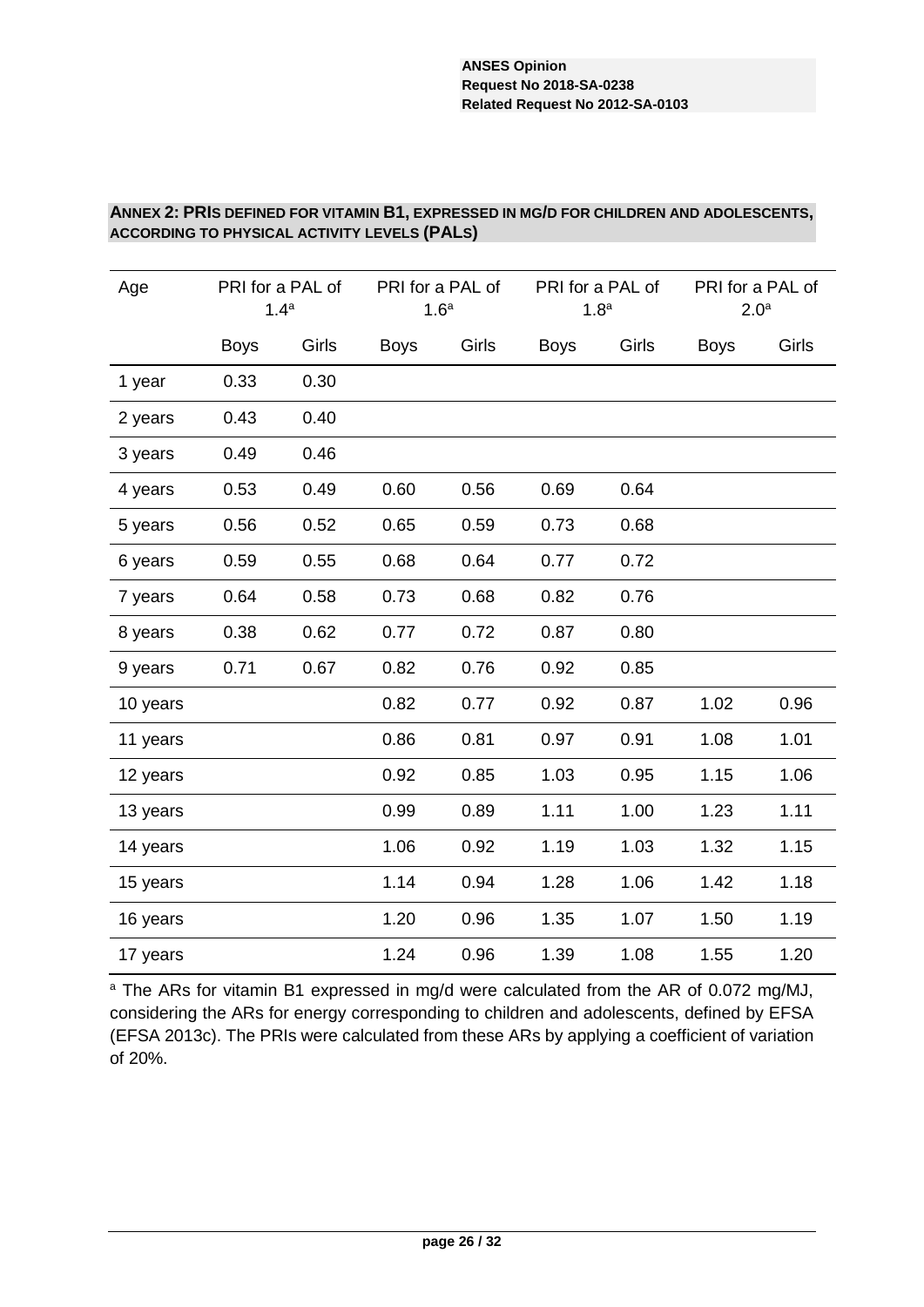### **ANNEX 3: PRIS DEFINED FOR VITAMIN B1, EXPRESSED IN MG/D FOR ADULT MEN AND WOMEN, ACCORDING TO PHYSICAL ACTIVITY LEVELS (PALS)**

| Age            | PRI for a PAL of<br>1.4 <sup>a</sup> |       |      | PRI for a PAL of<br>1.6 <sup>a</sup> |      | PRI for a PAL of<br>1.8 <sup>a</sup> | PRI for a PAL of<br>2.0 <sup>a</sup> |       |  |
|----------------|--------------------------------------|-------|------|--------------------------------------|------|--------------------------------------|--------------------------------------|-------|--|
|                | Men                                  | Women | Men  | Women                                | Men  | Women                                | Men                                  | Women |  |
| 18-29<br>years | 0.99                                 | 0.80  | 1.13 | 0.91                                 | 1.27 | 1.02                                 | 1.41                                 | 1.13  |  |
| 30-39<br>years | 0.96                                 | 0.77  | 1.09 | 0.88                                 | 1.23 | 0.99                                 | 1.36                                 | 1.09  |  |
| 40-49<br>years | 0.94                                 | 0.76  | 1.08 | 0.87                                 | 1.21 | 0.98                                 | 1.35                                 | 1.08  |  |
| 50-59<br>years | 0.93                                 | 0.76  | 1.06 | 0.86                                 | 1.20 | 0.97                                 | 1.33                                 | 1.08  |  |
| 60-69<br>years | 0.85                                 | 0.69  | 0.97 | 0.79                                 | 1.10 | 0.89                                 | 1.22                                 | 0.98  |  |
| 70-79<br>years | 0.84                                 | 0.69  | 0.96 | 0.78                                 | 1.08 | 0.88                                 | 1.20                                 | 0.97  |  |

a The ARs for vitamin B1 expressed in mg/d were calculated from the AR of 0.072 mg/MJ, considering the ARs for energy corresponding to adult men and women, defined by EFSA (EFSA 2013c). The PRIs were calculated from these ARs by applying a coefficient of variation of 20%.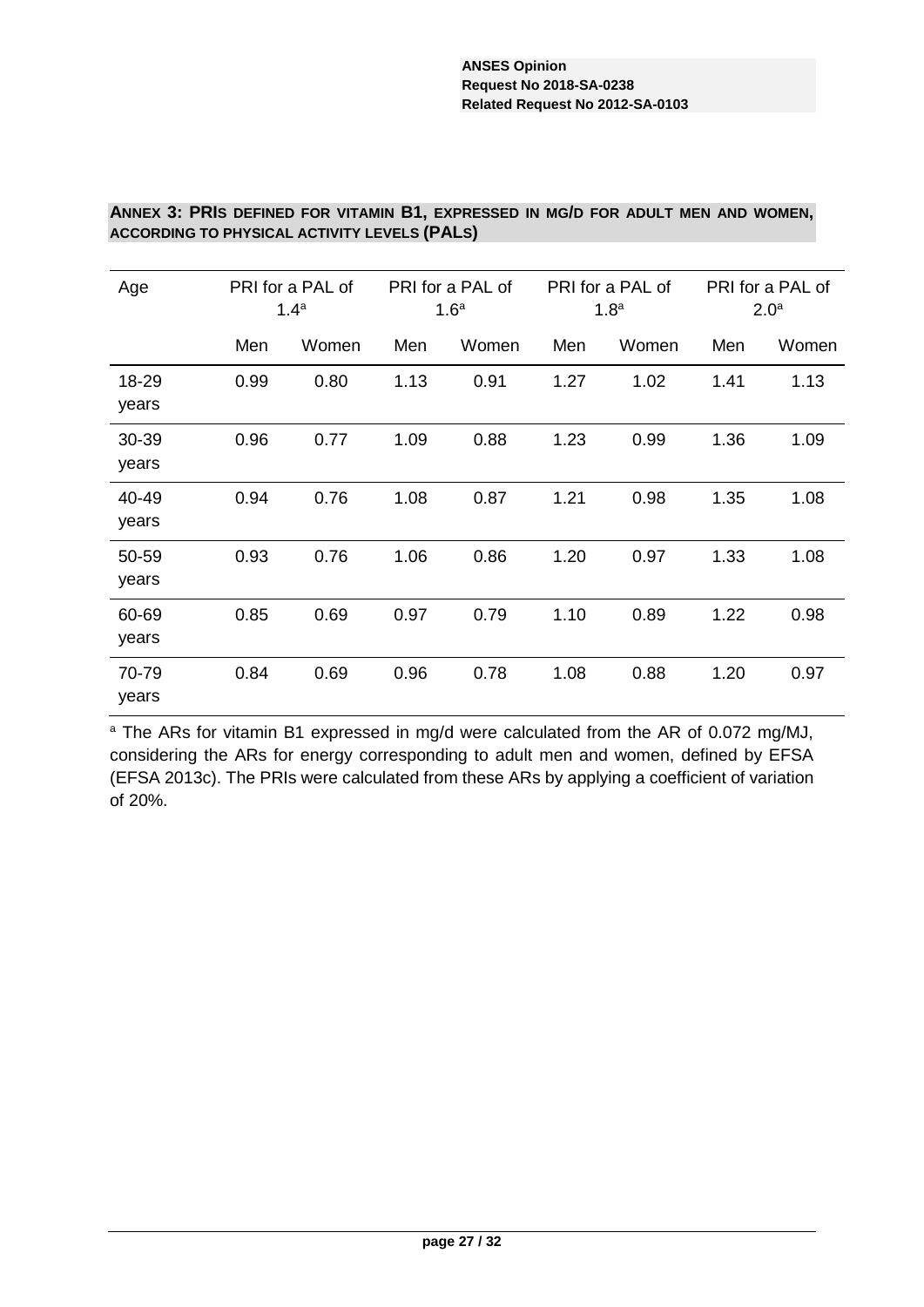# **ANNEX 4: PRIS DEFINED FOR VITAMIN B1, EXPRESSED IN MG/D FOR PREGNANT OR BREASTFEEDING WOMEN**

|                            | PRI     |
|----------------------------|---------|
| <b>Pregnant women</b>      |         |
| 1 <sup>st</sup> trimester  | $+0.03$ |
| $2nd$ trimester            | $+0.11$ |
| 3 <sup>rd</sup> trimester  | $+0.21$ |
| <b>Breastfeeding women</b> |         |
| 0-6 months postpartum      | +0.21   |

<sup>a</sup> The ARs for vitamin B1 expressed in mg/d were calculated from the AR of 0.072 mg/MJ, considering the ARs for energy corresponding to pregnant and breastfeeding women, defined by EFSA (EFSA 2013c). The PRIs were calculated from these ARs by applying a coefficient of variation of 20%.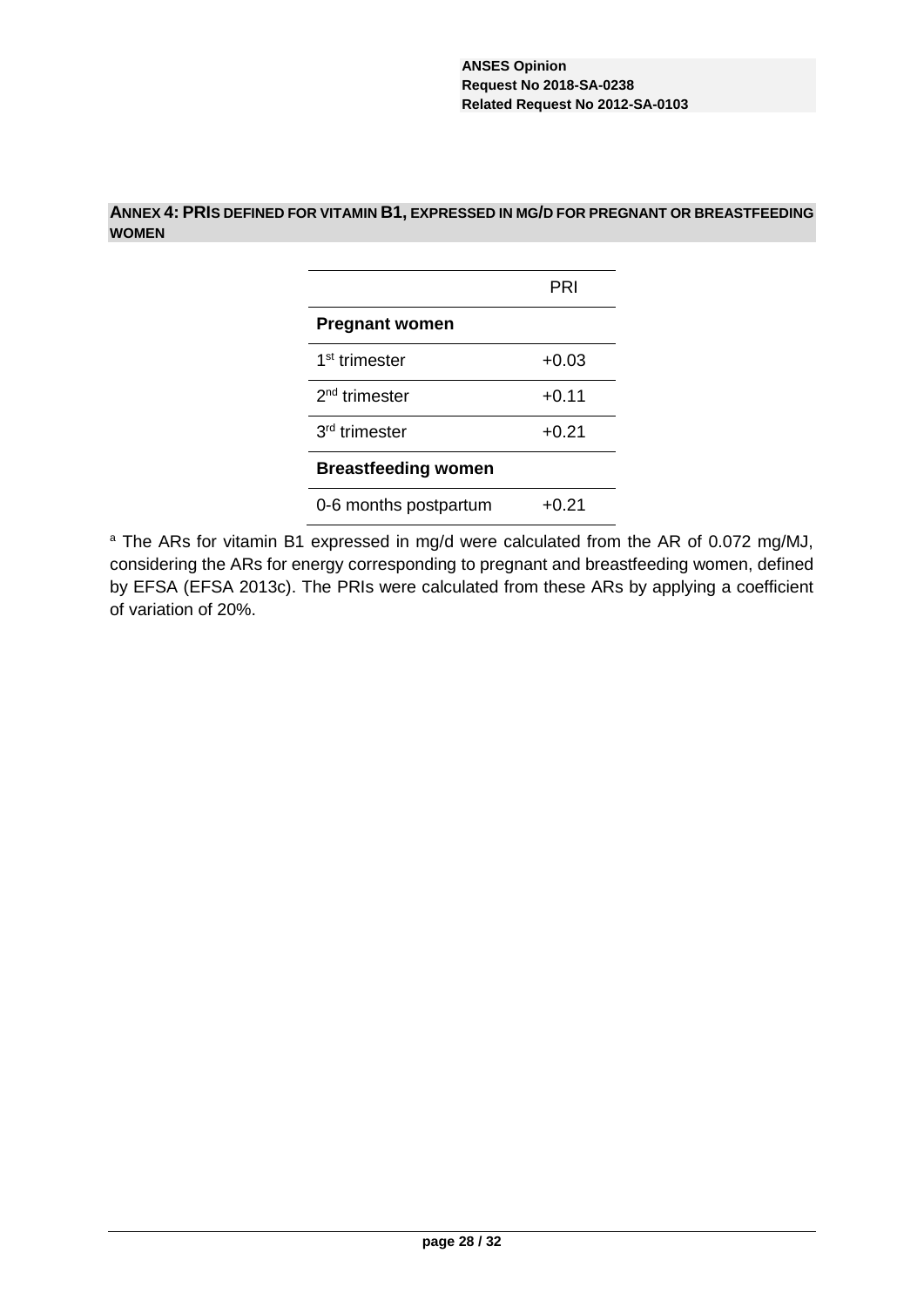| Age       | PRI <sup>a</sup> |       |  |
|-----------|------------------|-------|--|
|           | <b>Boys</b>      | Girls |  |
| 7 months  | 4.2              | 3.7   |  |
| 8 months  | 4.4              | 3.9   |  |
| 9 months  | 4.5              | 4.0   |  |
| 10 months | 4.7              | 4.2   |  |
| 11 months | 4.8              | 4.4   |  |

### **ANNEX 5: PRIS DEFINED FOR VITAMIN B3, EXPRESSED IN MG NE/D FOR INFANTS AGED 6 MONTHS AND OVER**

<sup>a</sup> The ARs for vitamin B3 expressed in mg NE/d were calculated from the AR of 1.3 mg NE/MJ, considering the ARs for energy corresponding to infants aged 6 months and over, defined by EFSA (EFSA 2013c). The PRIs were calculated from these ARs by applying a coefficient of variation of 10%.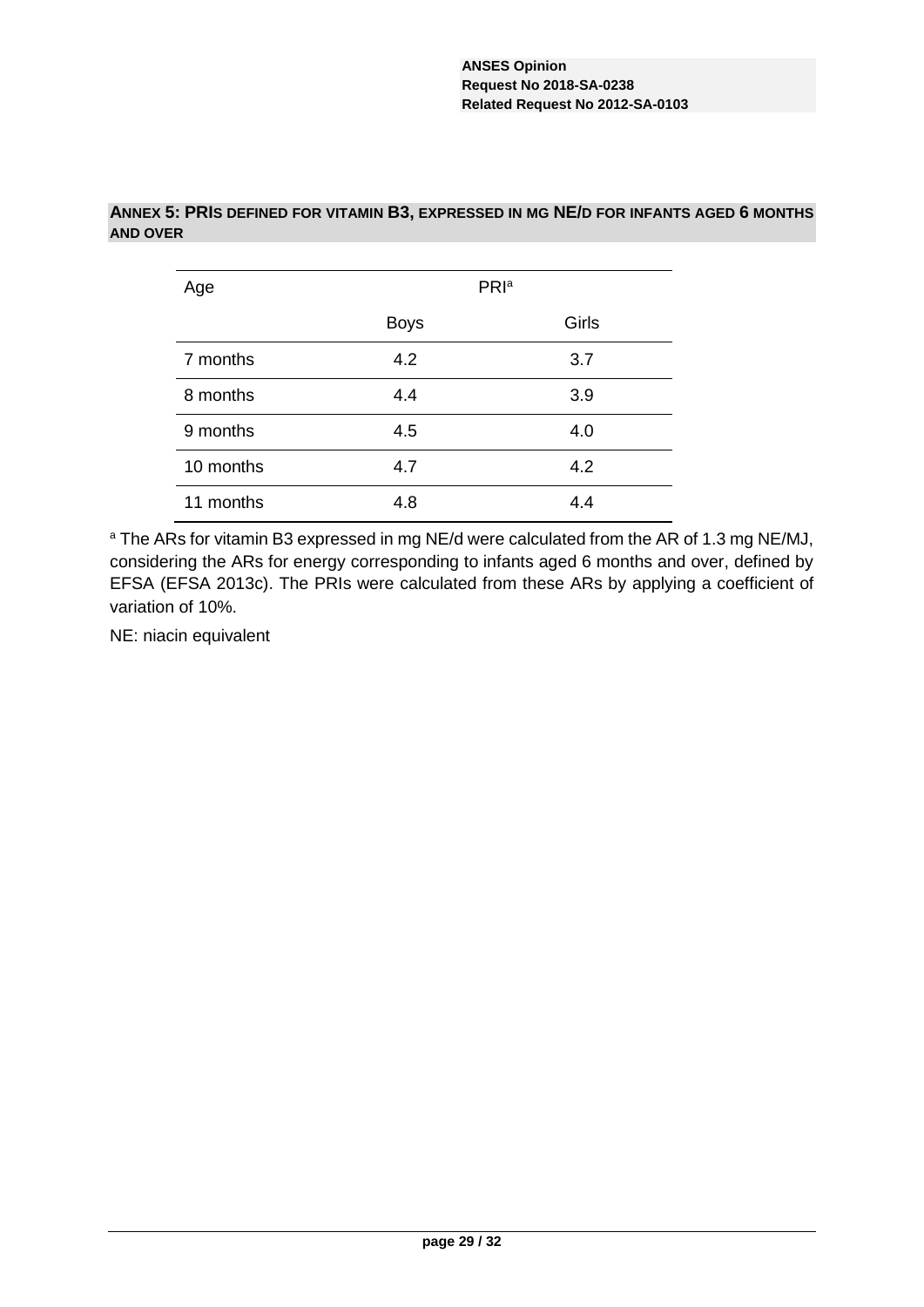### **ANNEX 6: PRIS DEFINED FOR VITAMIN B3, EXPRESSED IN MG NE/D FOR CHILDREN AND ADOLESCENTS, ACCORDING TO PHYSICAL ACTIVITY LEVELS (PALS)**

| Age      |             | PRI for a PAL of<br>1.4 <sup>a</sup> | PRI for a PAL of<br>1.6 <sup>a</sup> |       | PRI for a PAL of<br>1.8 <sup>a</sup> |       | PRI for a PAL of<br>2.0 <sup>a</sup> |       |
|----------|-------------|--------------------------------------|--------------------------------------|-------|--------------------------------------|-------|--------------------------------------|-------|
|          | <b>Boys</b> | Girls                                | <b>Boys</b>                          | Girls | <b>Boys</b>                          | Girls | <b>Boys</b>                          | Girls |
| 1 year   | 5.1         | 4.6                                  |                                      |       |                                      |       |                                      |       |
| 2 years  | 6.7         | 6.2                                  |                                      |       |                                      |       |                                      |       |
| 3 years  | 7.7         | 7.2                                  |                                      |       |                                      |       |                                      |       |
| 4 years  | 8.2         | 7.6                                  | 9.4                                  | 8.7   | 10.5                                 | 9.8   |                                      |       |
| 5 years  | 8.7         | 8.1                                  | 9.9                                  | 9.2   | 11.2                                 | 10.4  |                                      |       |
| 6 years  | 9.2         | 8.6                                  | 10.5                                 | 9.8   | 11.8                                 | 11.0  |                                      |       |
| 7 years  | 9.8         | 9.1                                  | 11.2                                 | 10.4  | 12.6                                 | 11.7  |                                      |       |
| 8 years  | 10.4        | 9.6                                  | 11.9                                 | 11.0  | 13.4                                 | 12.4  |                                      |       |
| 9 years  | 11.0        | 10.2                                 | 12.6                                 | 11.7  | 14.1                                 | 13.1  |                                      |       |
| 10 years |             |                                      | 12.6                                 | 11.9  | 14.2                                 | 13.4  | 15.8                                 | 13.4  |
| 11 years |             |                                      | 13.3                                 | 12.5  | 15.0                                 | 14.0  | 16.7                                 | 14.0  |
| 12 years |             |                                      | 14.2                                 | 13.1  | 16.0                                 | 14.7  | 17.7                                 | 14.7  |
| 13 years |             |                                      | 15.2                                 | 13.7  | 17.1                                 | 15.4  | 19.0                                 | 15.4  |
| 14 years |             |                                      | 16.4                                 | 14.2  | 18.5                                 | 16.0  | 20.5                                 | 16.0  |
| 15 years |             |                                      | 17.6                                 | 14.5  | 19.8                                 | 16.4  | 22.0                                 | 16.4  |
| 16 years |             |                                      | 18.6                                 | 14.7  | 20.9                                 | 16.6  | 23.2                                 | 16.6  |
| 17 years |             |                                      | 19.2                                 | 14.9  | 21.6                                 | 16.7  | 24.0                                 | 16.7  |

<sup>a</sup> The ARs for vitamin B3 expressed in mg NE/d were calculated from the AR of 1.3 mg NE/MJ, considering the ARs for energy corresponding to children and adolescents, defined by EFSA (EFSA 2013c). The PRIs were calculated from these ARs by applying a coefficient of variation of 10%.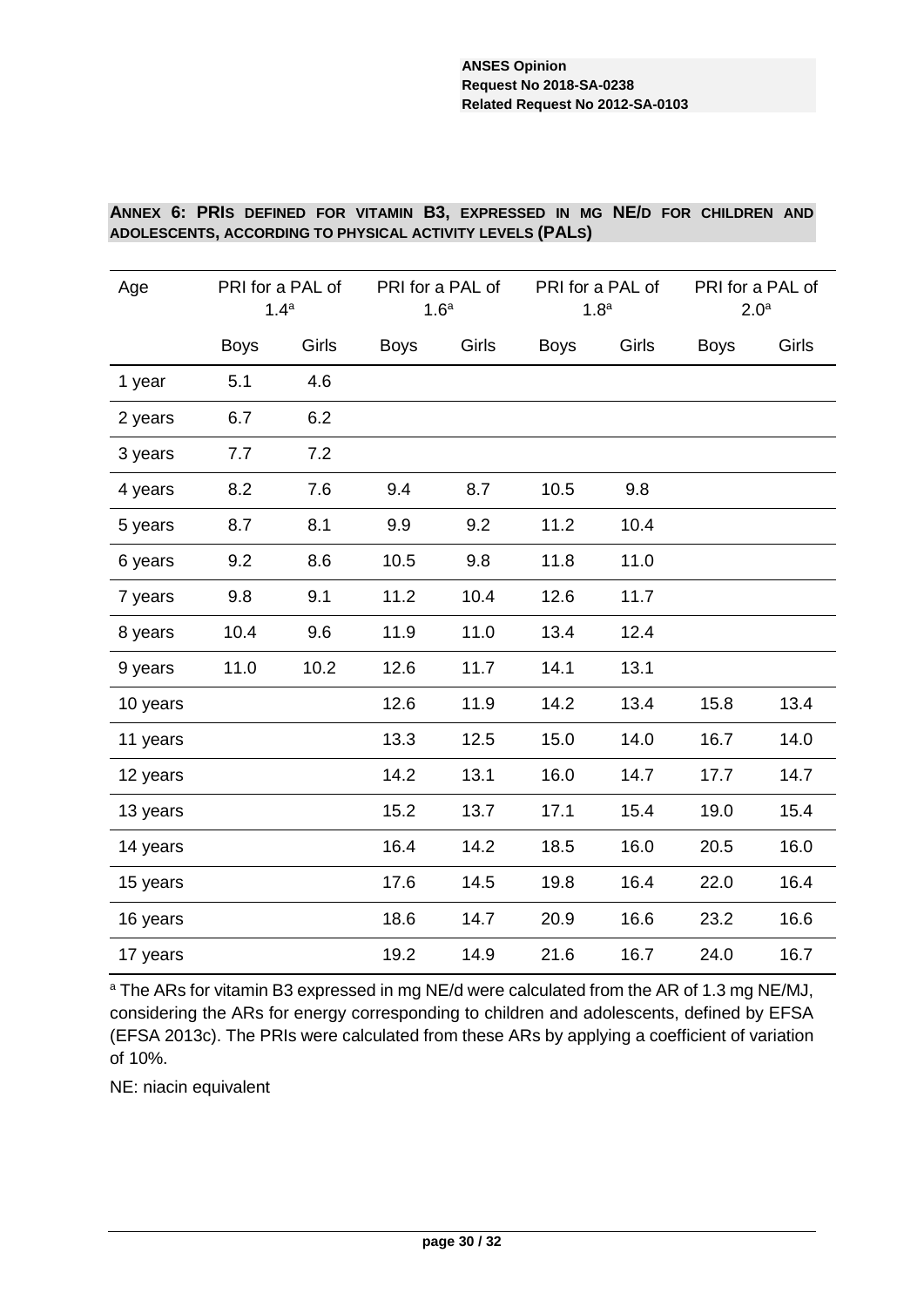### **ANNEX 7: PRIS DEFINED FOR VITAMIN B3, EXPRESSED IN MG NE/D FOR ADULT MEN AND WOMEN, ACCORDING TO PHYSICAL ACTIVITY LEVELS (PAL)**

| Age            |      | PRI for a PAL of<br>1.4 <sup>a</sup> | PRI for a PAL of<br>1.6 <sup>a</sup> |       | PRI for a PAL of<br>1.8 <sup>a</sup> |       | PRI for a PAL of<br>2.0 <sup>a</sup> |       |
|----------------|------|--------------------------------------|--------------------------------------|-------|--------------------------------------|-------|--------------------------------------|-------|
|                | Men  | Women                                | Men                                  | Women | Men                                  | Women | Men                                  | Women |
| 18-29<br>years | 15.3 | 12.3                                 | 17.4                                 | 14.0  | 19.6                                 | 15.8  | 21.8                                 | 17.5  |
| 30-39<br>years | 14.8 | 11.8                                 | 16.9                                 | 13.5  | 19.0                                 | 15.2  | 21.1                                 | 16.9  |
| 40-49<br>years | 14.6 | 11.7                                 | 16.7                                 | 13.4  | 18.7                                 | 15.1  | 20.8                                 | 16.8  |
| 50-59<br>years | 14.4 | 11.6                                 | 16.4                                 | 13.3  | 18.5                                 | 15.0  | 20.6                                 | 16.6  |
| 60-69<br>years | 13.2 | 10.6                                 | 15.0                                 | 12.1  | 16.9                                 | 13.7  | 18.8                                 | 15.2  |
| 70-79<br>years | 12.9 | 10.5                                 | 14.8                                 | 12.0  | 16.6                                 | 13.5  | 18.5                                 | 15.0  |

<sup>a</sup> The ARs for vitamin B3 expressed in mg NE/d were calculated from the AR of 1.3 mg NE/MJ, considering the ARs for energy corresponding to adult men and women, defined by EFSA (EFSA 2013c). The PRIs were calculated from these ARs by applying a coefficient of variation of 10%.